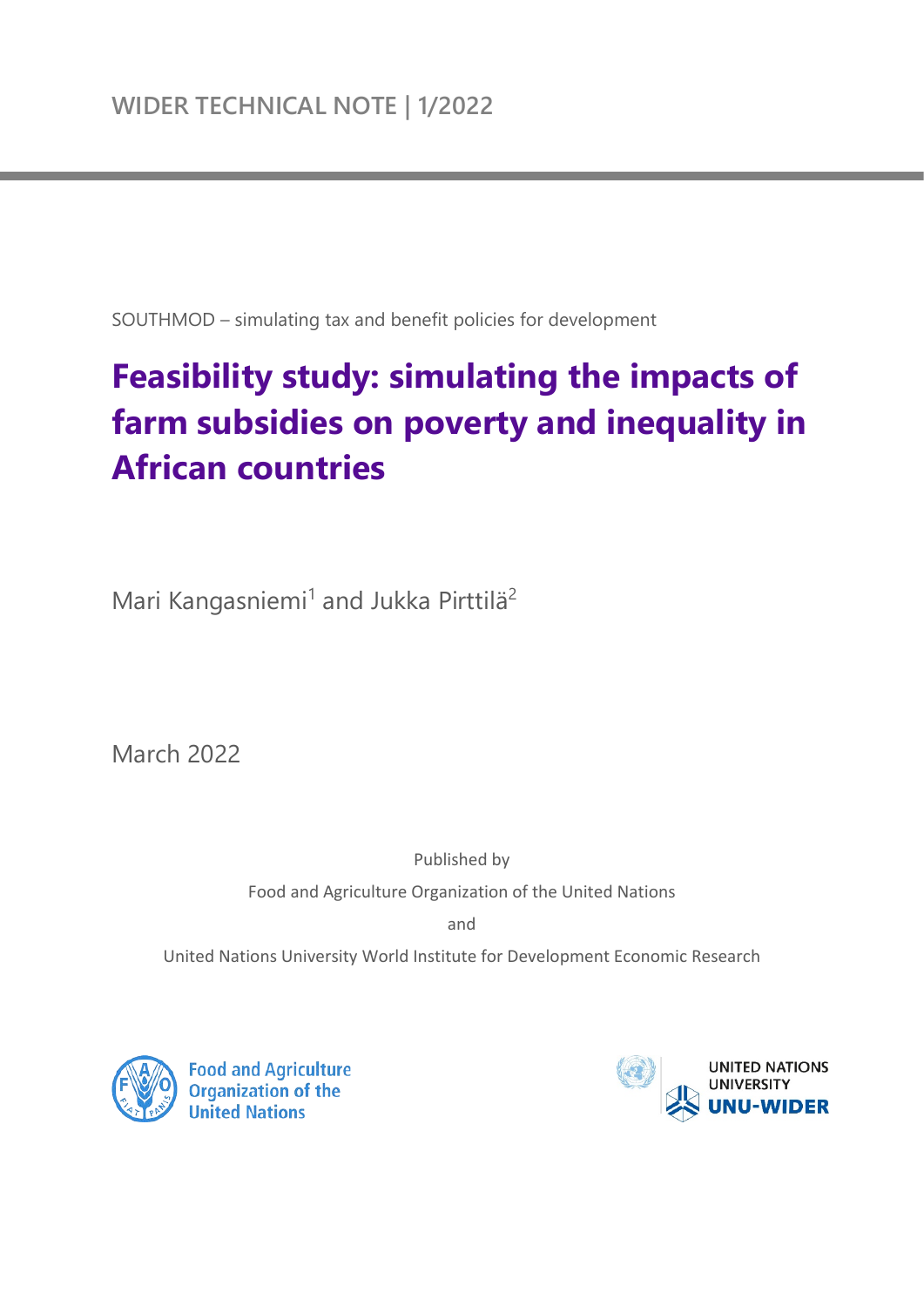#### **Required citation:**

Kangasniemi, M., and J. Pirttilä (2022). 'Feasibility Study: Simulating the Impacts of Farm Subsidies on Poverty and Inequality in African Countries'. WIDER Technical Note 2022/1. Helsinki: UNU-WIDER and FAO.<https://doi.org/10.35188/UNU-WIDER/WTN/2022-1>

The designations employed and the presentation of material in this information product do not imply the expression of any opinion whatsoever on the part of the Food and Agriculture Organization of the United Nations (FAO) or the United Nations University World Institute for Development Economics Research (UNU-WIDER) concerning the legal or development status of any country, territory, city, or area or of its authorities, or concerning the delimitation of its frontiers or boundaries. The mention of specific companies or products of manufacturers, whether or not these have been patented, does not imply that these have been endorsed or recommended by FAO or UNU-WIDER in preference to others of a similar nature that are not mentioned.

The views expressed in this information product are those of the author(s) and do not necessarily reflect the views or policies of FAO or UNU-WIDER.

#### [© FAO and UNU-WIDER 2022](https://doi.org/10.35188/UNU-WIDER/WTN/2022-1)

Some rights reserved. This work is made available under the Creative Commons Attribution-NonCommercial-ShareAlike 3.0 IGO licence (CC BY-NC-SA 3.0 IGO; https://creativecommons.org/licenses/by-nc-sa/3.0/igo/legalcode).

Under the **terms of this licence**, this work may be copied, redistributed, and adapted for non-commercial [purposes, provided that the work is appropriately cited. In](https://creativecommons.org/licenses/by-nc-sa/3.0/igo/legalcode) any use of this work, there should be no suggestion that FAO nor UNU-WIDER endorses any specific organization, products, or services. The use of the FAO and UNU-WIDER logos is not permitted. If the work is adapted, then it must be licensed under the same or equivalent Creative Commons license. If a translation of this work is created, it must include the following disclaimer along with the required citation: 'This translation was not created by the Food and Agriculture Organization of the United Nations (FAO) or the United Nations University World Institute for Development Economics Research (UNU-WIDER). Neither FAO nor UNU-WIDER are responsible for the content or accuracy of this translation. The original English edition shall be the authoritative edition.'

**Disputes** arising under the licence that cannot be settled amicably will be resolved by mediation and arbitration as described in Article 8 of the licence except as otherwise provided herein. The applicable mediation rules will be the mediation rules of the World Intellectual Property Organization (http://www.wipo.int/amc/en/mediation/rules) and any arbitration will be in accordance with the [Arbitration Rules of the United Nations Commis](http://www.wipo.int/amc/en/mediation/rules)sion on International Trade Law (UNCITRAL).

**Third-party materials**. Users wishing to reuse material from this work that is attributed to a third party, such as tables, figures, or images, are responsible for determining whether permission is needed for that reuse and for obtaining permission from the copyright holder. The risk of claims resulting from infringement of any third-party-owned component in the work rests solely with the user.

**Sales, rights, and licensing**. FAO information products are available on the FAO website (www.fao.org/publications) and can be purchased through publications-sales@fao.org. Requests for commercial use should be submitted via: www.fao.org/contact-us/licence-request. Queries regarding rights [and licensing should be sub](http://www.fao.org/publications)mitted to:  $\text{copyright}(a)$  fao.org.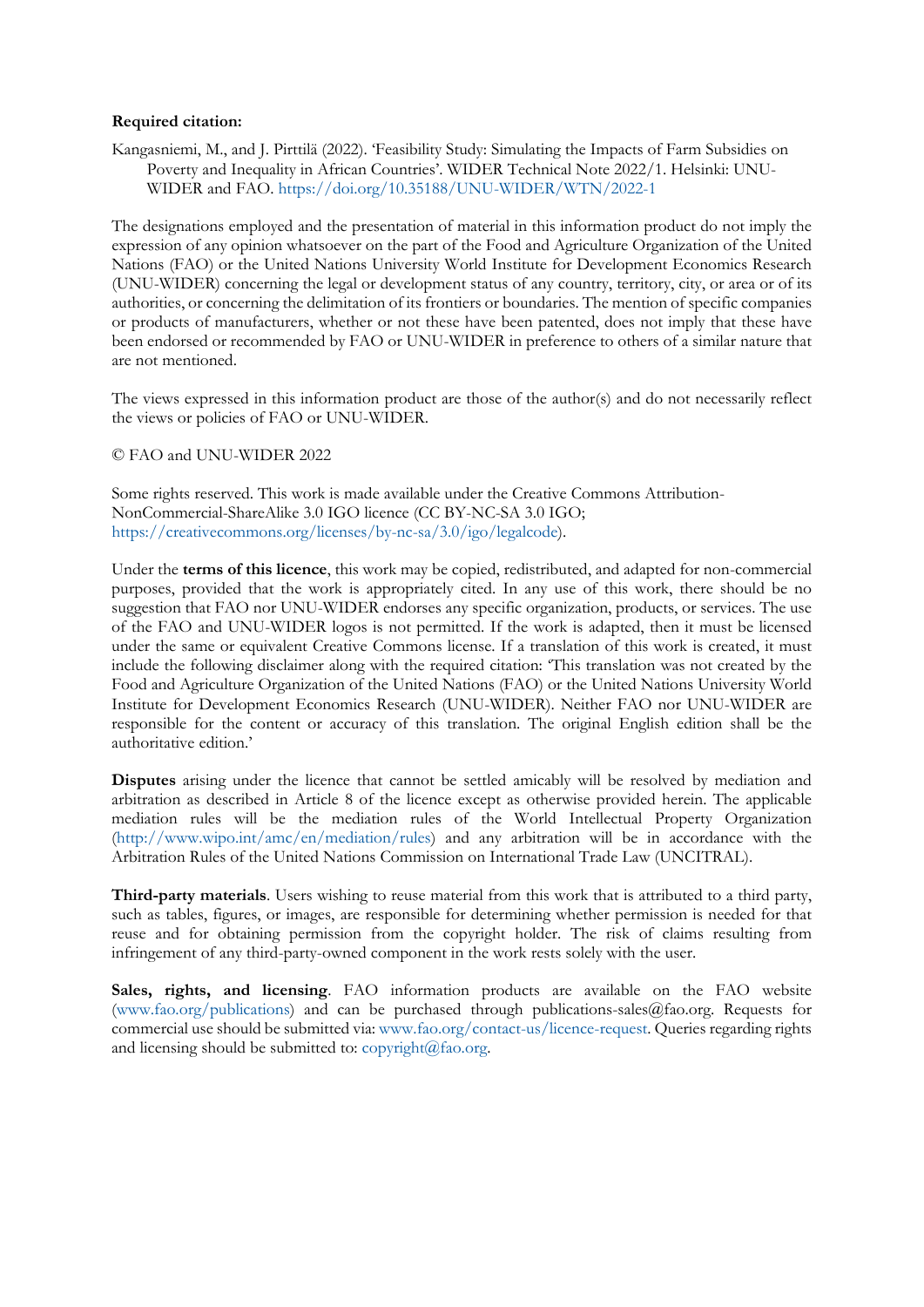**Abstract:** Agricultural subsidies may have significant productive and distributional consequences, and policy-makers need to be able to assess these impacts as a part of the overall tax and benefit policy. Microsimulation models offer a tool for such analysis also in developing countries, but their coverage and modelling of agricultural input subsidies have been limited. This note reviews the relevant literature on the impacts of input subsidies, considers ways in which they could be modelled in the African SOUTHMOD models, and maps the relevant policies in these countries and data requirements. The note also provides recommendations for further work.

**Key words:** agricultural subsidies, taxation, social protection, microsimulation

#### **JEL classification:** H22, O12, Q12

**Acknowledgements:** We are grateful to Jefferson Attipoe (FAO Ghana), David Calef (FAO Mozambique), Diomedes Kalisa (FAO Tanzania), Ronald Msoni (FAO Zambia), Christopher Sebatta (FAO Uganda), Pia Rattenhuber (UNU-WIDER), and Nicholas Sitko (FAO) for their inputs and comments to the report.

<sup>1</sup> FAO, Rome, [mari.kangasniemi@fao.org;](mailto:mari.kangasniemi@fao.org) 2 University of Helsinki and UNU-WIDER, Helsinki, [jukka.pirttila@helsinki.fi](mailto:jukka.pirttila@helsinki.fi)

This note has been prepared within the UNU-WIDER project SOUTHMOD – [simulating tax and benefit policies for](https://www.wider.unu.edu/node/236949)  [development Phase 2,](https://www.wider.unu.edu/node/236949) which is part of th[e Domestic Revenue Mobilization](https://www.wider.unu.edu/node/237587) programme. The programme is financed overall through specific contributions by the Norwegian Agency for Development Cooperation (Norad). FAO has provided funding for this specific note.

Copyright © FAO and UNU-WIDER 2022 / Licensed under CC BY-NC-SA 3.0 IGO

Information and requests: publications@wider.unu.edu

<https://doi.org/10.35188/UNU-WIDER/WTN/2022-1>

#### **United Nations University World Institute for Development Economics Research**

**UNITED NATIONS UNIVERSITY UNU-WIDER** 

Katajanokanlaituri 6 B, 00160 Helsinki, Finland

The United Nations University World Institute for Development Economics Research provides economic analysis and policy advice with the aim of promoting sustainable and equitable development. The Institute began operations in 1985 in Helsinki, Finland, as the first research and training centre of the United Nations University. Today it is a unique blend of think tank, research institute, and UN agency—providing a range of services from policy advice to governments as well as freely available original research.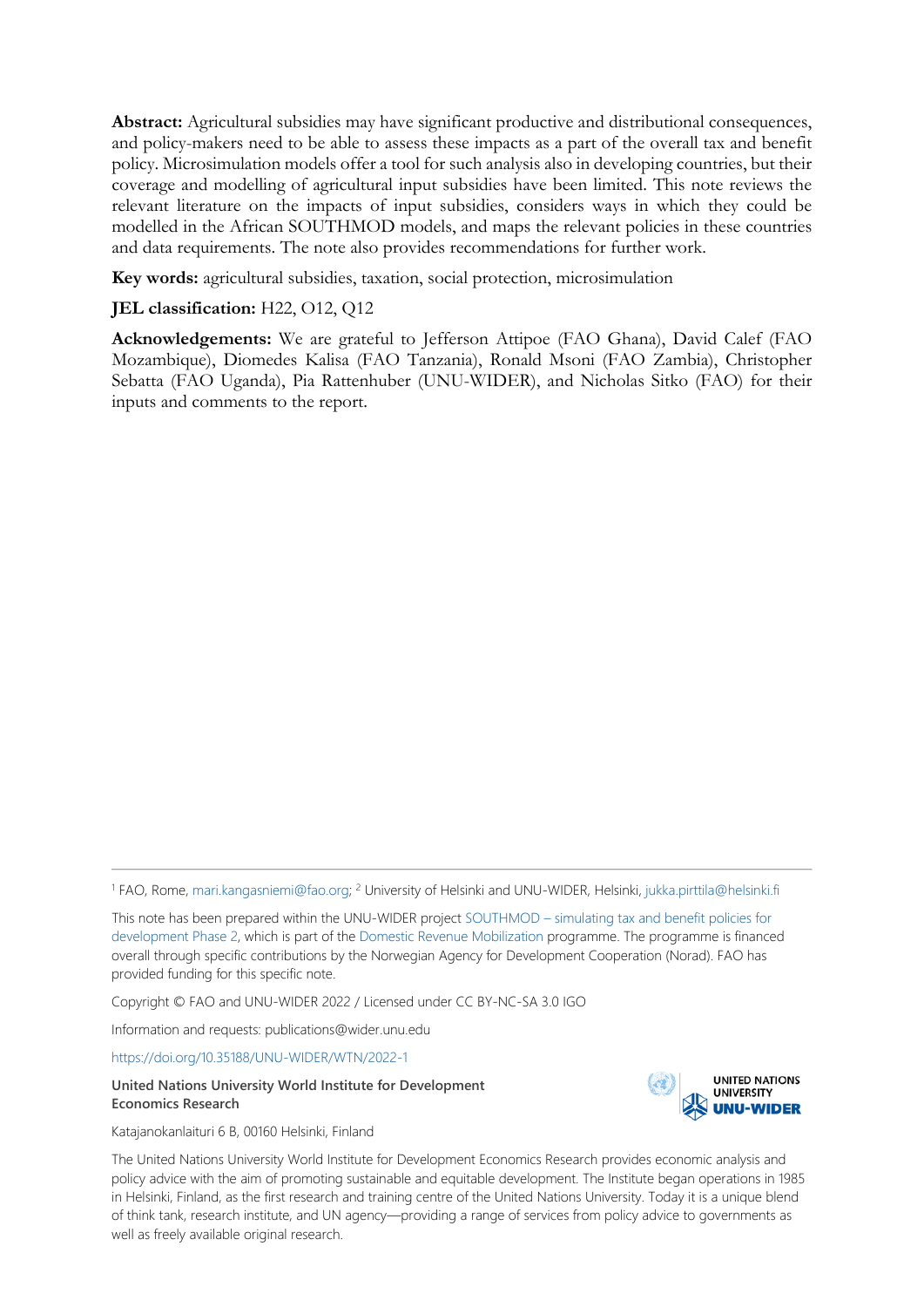#### **1 Introduction**

Poverty and extreme poverty are to a large extent a rural phenomenon (Castañeda et al. 2018), and the extreme poor in particular are often dependent on agriculture (FAO 2019). Over the past two decades, social protection instruments for the poorest—in particular cash transfers—have taken root in Africa, and impact evaluations have shown promising results of their impacts on households, including effects on agricultural production and investment in agriculture (Daidone et al. 2019, Correa et al. 2021). At the same time, the importance of agricultural productivity has been recognized as a major contributor to reducing poverty in the region (Christiaensen and Martin 2018). The use of modern agricultural inputs such as fertilizers and improved seed is usually perceived to be low among smallholders in Africa, which together with other factors contributes to low productivity of agriculture (Goyal and Nash 2017; Sheahan and Barrett 2017) and subsequently poverty.

Stronger coherence between agriculture and social protection is required to support the most vulnerable populations and to provide a sustainable way out of poverty (FAO 2016a). Cash transfers can relieve liquidity and credit constraints and improve risk management, allowing more investment in agriculture, but in many instances they would be optimally complemented with productive support to generate stronger and more sustainable effects. In practical terms this can mean, for example, targeting of social protection and agricultural interventions to the same households or aligning different programmes so that there are no gaps in coverage. However, suitable analytical tools are needed to support the design of such coherent interventions, including analysis of their targeting, and of the consequences for poverty and income distribution and government budgets. Such tools should also enable the analysis of interactions (or joint effects) of social and agricultural policies. These may include the possibility that the same households benefit from both set of policies and the productive impacts of cash transfers and benefit from the complementarities created.

Historically, there have been varying trends of policies aimed to increase the use of modern inputs and to improve yields in sub-Saharan Africa. After abolishing universal subsidies in the 1980s, a second generation of subsidy programmes with design features ('smart subsidies') and targeting have been widely re-introduced since the early 2000s (Jayne et al. 2018). These policies include direct subsidy packages at a reduced price that may be distributed through government structures or by using other organizations, and more recently, voucher schemes that allow farmers to purchase the inputs of their choice by using (often electronic) vouchers. A different approach to reducing the effective prices faced by farmers are interventions aiming at changing the farm gate price of inputs by exploiting the economies of scale through procurement of large quantities or by streamlining the supply chain. These programmes are not subsidies in the traditional sense, but they have aims resembling those of direct subsidies.

The aim of this study is to describe how input subsidies could be incorporated in SOUTHMOD microsimulation models and how such augmented tools can be used to examine policy-relevant research questions for selected African economies.<sup>[1](#page-3-0)</sup> SOUTHMOD models are built on representative household data and contain the relevant tax and benefit calculation rules. The models allow calculation of aggregate indicators such as poverty, income distribution, and tax revenue with different policy parameter values, such as eligibility rules for benefits or tax or subsidy

<span id="page-3-0"></span><sup>1</sup> For more information, please see [https://www.wider.unu.edu/project/southmod-simulating-tax-and-benefit](https://www.wider.unu.edu/project/southmod-simulating-tax-and-benefit-policies-development-phase-2)[policies-development-phase-2.](https://www.wider.unu.edu/project/southmod-simulating-tax-and-benefit-policies-development-phase-2)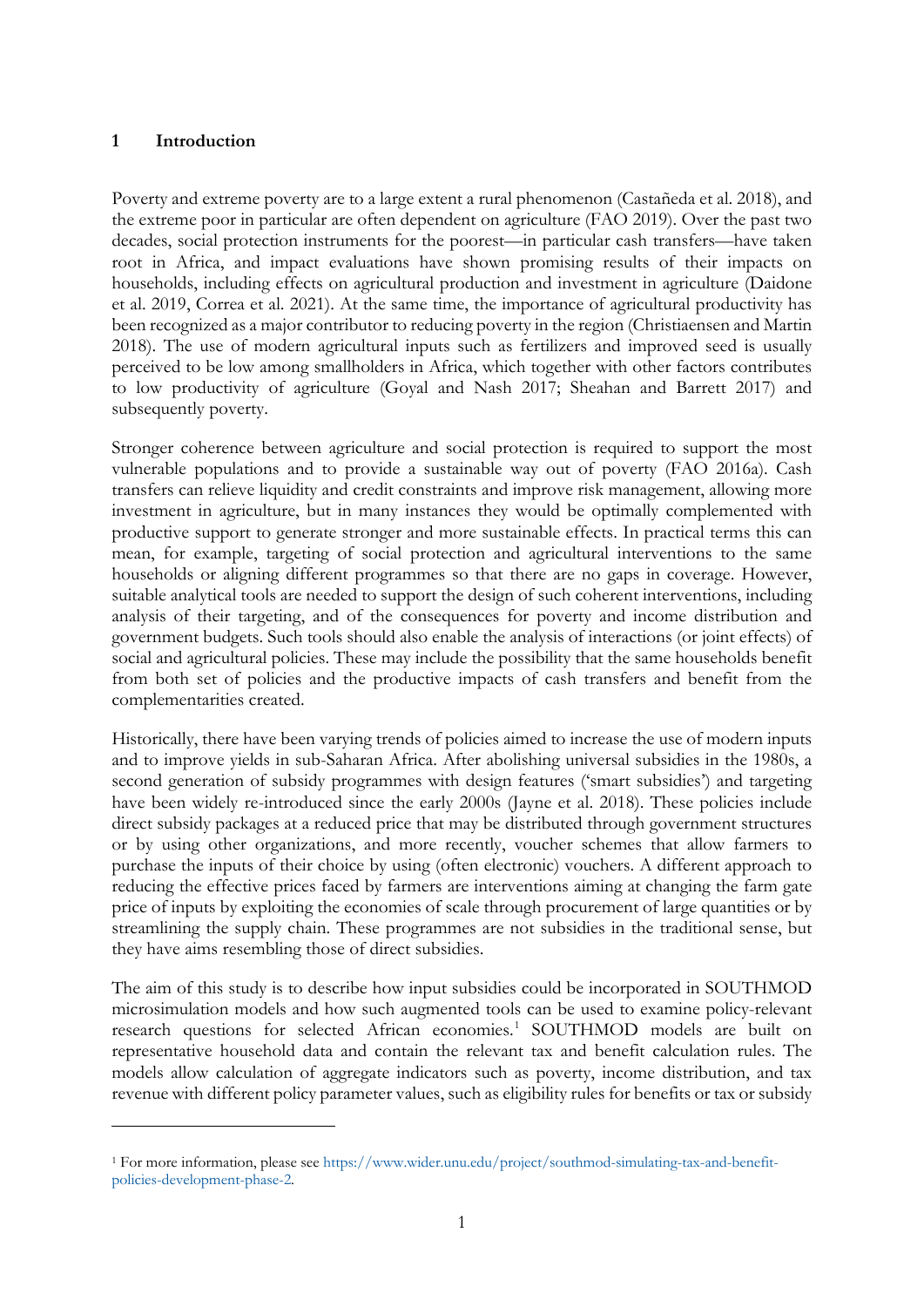rates. The policy rules can be easily modified, or new rules created, which enable a wide range of different ex ante evaluations and comparisons of counterfactual reforms.

The SOUTHMOD models already incorporate direct taxes and transfers and the main indirect tax instruments (the value-added tax and excises), but to date their coverage of farm subsidies has been limited or non-existent. With extended models, the comprehensive distributional consequences of farm input subsidy programmes can be examined. The distributional implications of input subsidies can be compared with those of other social protection policies, and the analysis can be conducted also by taking into account behavioural responses to different policies. Since the models include the financing side as well, the distributional impacts of different financing modalities can also be examined, along with the analysis of revenue-neutral policy packages.

This study aims to map the existing agricultural policies intended for improving access to fertilizer and in some instances other inputs for smallholder households in African SOUTHMOD countries: Ethiopia, Ghana, Mozambique, United Republic of Tanzania, Uganda, and Zambia. Farming inputs overall include fertilizer, seed, other agricultural chemicals as well as tools, technology, and training. In this study the main focus is on fertilizers and, to some extent, seed which are typically provided in input subsidy packages. Using different modern inputs simultaneously, such as inorganic fertilizer with improved seed or with pesticide, is known to produce better yields, but nevertheless their use is not necessarily strongly correlated (Sheahan and Barrett 2017). Furthermore, the study outlines the feasible modelling methodologies of incorporating these policies into the models by using the available data and provides a recommendation of SOUTHMOD countries in which modelling such policies could be piloted.

#### **2 Theory of farm subsidies and literature review of existing research**

#### **2.1 Features of input subsidies**

Farming subsidies are needed and used to help especially poor farmers to increase farming output.<sup>[2](#page-4-0)</sup> Low-income farmers may not simply have enough savings to be able to purchase adequate amounts of fertilizers, pesticides, better seeds, and other farming inputs when they are needed, before the season. They may also be credit constrained and not have access to loans to purchase these inputs and then pay the loans back after harvesting. Furthermore, soil acidity and land degradation can reduce profitability of fertilizer use, making it commercially unviable (Holden 2019; Jayne et al. 2018). In such instances, fertilizers should be combined with other natural resource management practices, and subsidies can potentially play a role in incentivizing them (Holden 2019).

Another motivation is related to the need to guide farmers' decisions about the input mix. If farmers have insufficient information about the benefits of fertilizers, they may not use them to the optimal extent even if they were not financially constrained. They may also in principle understand the benefits of fertilizers, but because of behavioural reasons they may fail to save sufficient funds to purchase them when needed (Duflo et al. 2011). Effectiveness of fertilizers is dependent on matching the right fertilizer with the prevailing biophysical conditions, and hence their profitability also hinges on the availability and price of the right type of fertilizer. Offering input subsidy packages may be done to mitigate supply-side constraints in their availability but at the same time, for maximum impact, such packages need to reflect the needs of farmers vis-à-vis

<span id="page-4-0"></span><sup>2</sup> For an overview of farming subsidies principles, see for instance Morris et al. 2007 or Timmer et al. 2009.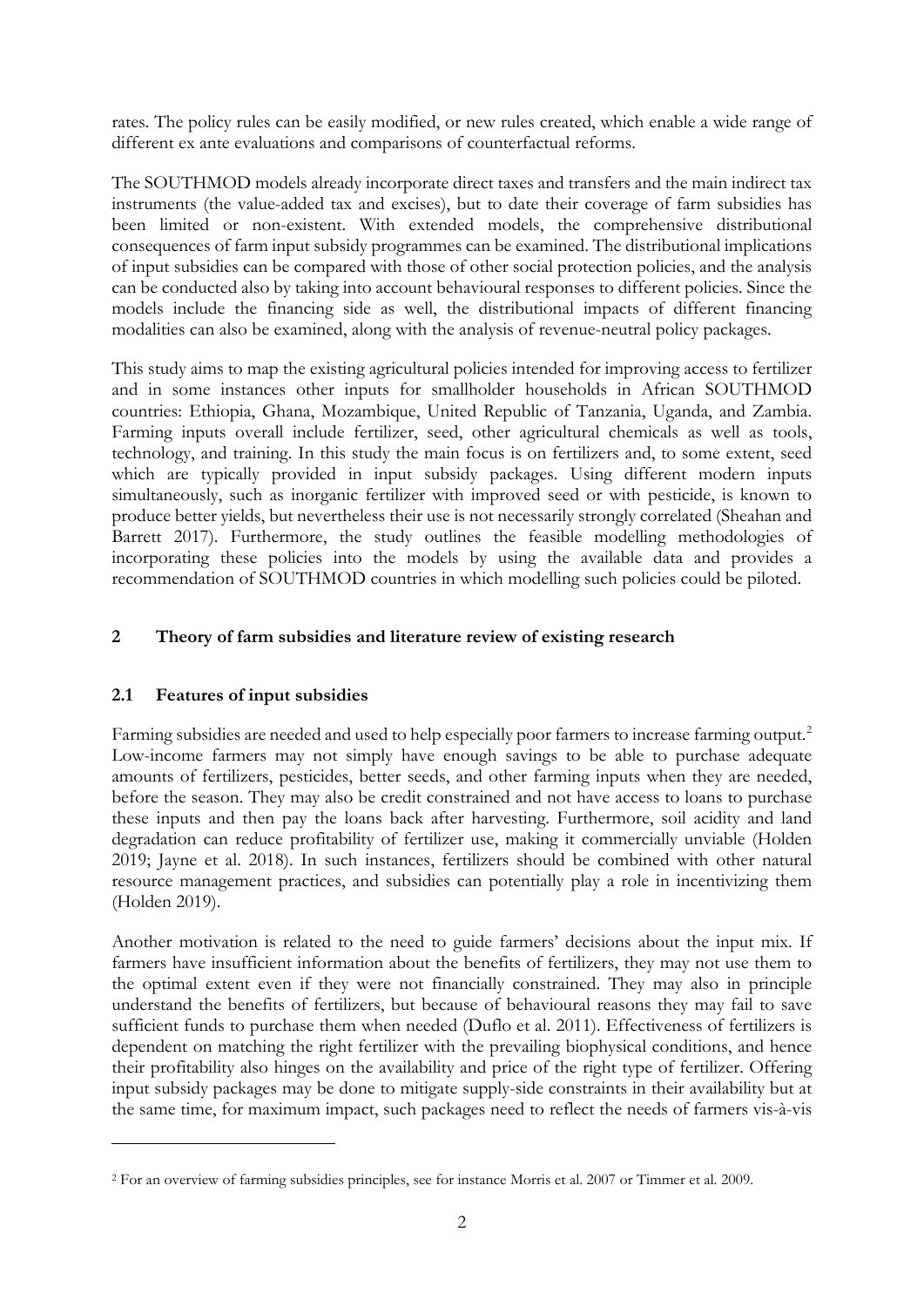their acro-ecological zones. Such motivations are arguments for tailored in-kind support for farmers instead of just providing them with more cash resources.

As discussed in Section 3 below, agricultural subsidies are given in two main formats in SOUTHMOD countries. The first policy is a price-based instrument, a procedure to lower the user price of fertilizers, for example. In its most unrestricted form, this subsidy could be available to all who use fertilizers, and owners of larger farms would benefit more in monetary terms, since they use more fertilizers. The benefit as a proportion of income may, however, be fairly uniform across farmers (if fertilizer use is proportional to farming land). A second common method is to offer for certain eligible farmers a package of fertilizers against a (highly subsidized) lump-sum payment. The set of eligible farmers may be restricted to certain farmers on the basis of proxies such as the acreage of agricultural land. The distributional impacts of such subsidies may well be very different—more progressive—to those of price-based instruments.

#### **2.2 Options for simulating subsidies in tax-benefit microsimulation models**

In this subsection we consider how input subsidies can be incorporated into a tax-benefit microsimulation model. We first consider static simulation of these subsidies. Next, we present how behavioural changes (the reaction in input use and the following farm income response) can be taken into account in the analysis.

In what follows we present an example related to fertilizer use. Similar reasoning could be used for subsidizing other inputs as well. It is useful to consider a stylized model of farmer behaviour. Consider a farming household with utility function  $u(c,l)$ , where c is a consumption aggregate and l denotes labour supply. The budget constraint of the household is

$$
c + (1-s)z = Y + v + T + f(z, l) \tag{1}
$$

where s depicts a price-based input subsidy, z is a farming input (such as a fertilizer), Y denotes any other income the household receives, v is the value of direct input subsidy package (net of any farmer's contribution), and T is any other direct transfer, such as an unconditional cash transfer. The farming production function f uses two inputs, fertilizers and labour.<sup>[3](#page-5-0)</sup> The crop price is assumed to be unity.

The household can consume whatever is left out of its disposable income (the right-hand side of Equation 1) after paying for the subsidized input. Hence, household's consumption is given by

$$
c=Y+v+T+f(z,l)-(1-s)z
$$
\n
$$
\tag{2}
$$

Clearly, if there is an increase in the value of the direct package, v, or the price subsidy, s, both work towards increasing consumption. Note, however, that consumption can only increase up to the amount of fertilizer use cost. [4](#page-5-1) This welfare metric is the so-called post-fiscal income or consumable income used in fiscal incidence analysis, also in SOUTHMOD microsimulation models (see Lustig 2018). However, only direct transfers, such as v, are captured in the concept of disposable income.

<span id="page-5-0"></span><sup>&</sup>lt;sup>3</sup> Additional factors, such as land, could also be included in the modelling. A farming household may also have to pay taxes. These are also left out for simplicity but could be added.

<span id="page-5-1"></span><sup>4</sup> This can be modelled as an additional constraint within the relevant policy in the model.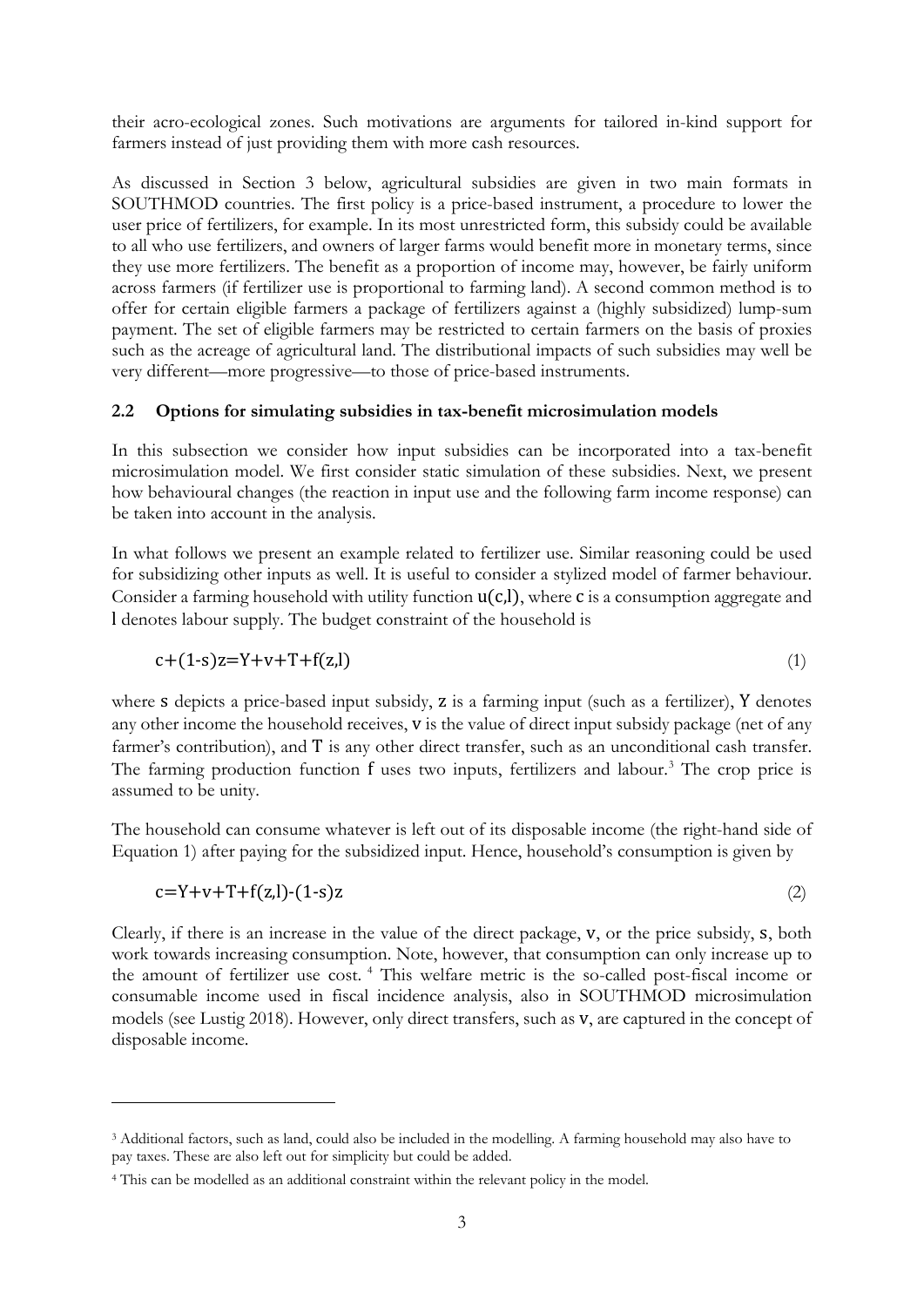In microsimulation, one often compares a reform scenario to a baseline case. The baseline typically represents the actual policies in place in a certain year, whereas the reform scenario captures the tax and benefit changes of a hypothetical reform. Consumable income for the baseline is simply

$$
c^{\Lambda}b = Y + v^{\Lambda}b + T^{\Lambda}b + f(z, l) - (1 - s^{\Lambda}b)z,
$$
\n(2a)

where we have made the assumption that household behaviour, in particular its fertilizer use, does not change when taxes and benefits are altered. In a reform scenario, consumable income is

$$
c^r = Y + v^r + T^r + f(z, I) - (1 - s^r)z.
$$
 (2b)

The change in household consumption is therefore given by

$$
\llbracket dc=c\rbrack \quad \wedge r\text{-}c \wedge b\text{-}=(v \wedge r\text{-}v \wedge b)+\llbracket(T\rrbracket \quad \wedge r\text{-}T \wedge b)+ (s \wedge r\text{-}s \wedge b)z,\tag{3}
$$

i.e., it is equal to the increase in the direct transfers and the indirect subsidy times the use of fertilizers. In SOUTHMOD models, this change would be equal to so-called constant quantities assumption of modelling indirect taxes and subsidies, which draws on Decoster et al. (2014). SOUTHMOD models also simulate the impacts of indirect taxes and subsidies using the so-called constant budget shares approach, which guarantees that the household budget constraint is not violated when income changes. With the constant budget shares approach, any change in incomes is assumed to be spent on different commodities with fixed budget shares.

The discussion above was based on an assumption that the household does not adjust its behaviour when subsidies change. The second step is to incorporate behavioural changes. The optimized farming production can be written as  $f[z(T,y,s),l(T,y,s),a]$ , where a represents farming land, included here because it influences the fertilizer available per hectare. Assuming first that labour supply changes are negligible when there is a policy reform that changes v and s, the change in production is

$$
df = \frac{\partial f}{\partial z} \frac{\partial z}{\partial T} dT + \frac{\partial f}{\partial z} \frac{\partial z}{\partial v} dv + \frac{\partial f}{\partial z} \frac{\partial z}{\partial s} ds.
$$
 (4)

This means one needs evidence on three behavioural elasticities: how much farming output reacts to changes in fertilizer use, and how much fertilizer use changes when household disposable income and fertilizer package are altered. This can take place either through a direct policy (v) or indirect price subsidies that alter (s). Note that even untied transfer may influence production via income effects. Alternatively, summary elasticities (measuring directly the impact on output and revenues) can be used. Impact analyses, surveys, and meta-analyses may be used to pin down plausible values for the parameters. If the evidence is rich enough, one could also separately examine the responses along the extensive margin—whether to use fertilizers or not—and the intensive margin—the quantity of fertilizer use conditional on using some fertilizer.

The actual simulation study would first present results without any behavioural effects (a static simulation). An additional behavioural simulation would be run with an amended input data set, where fertilizer use and farming revenue are changed according to chosen behavioural elasticities multiplied with the change in incentives.

One of the main concerns related to subsidizing farm inputs is the possibility of crowding out of private purchases. This is indirectly taken into account in the behavioural simulation via using estimated elasticities that measure the impact on total fertilizer use or revenue. For commercial farmers, one would also need to consider the impact of taxing output on farming income. As many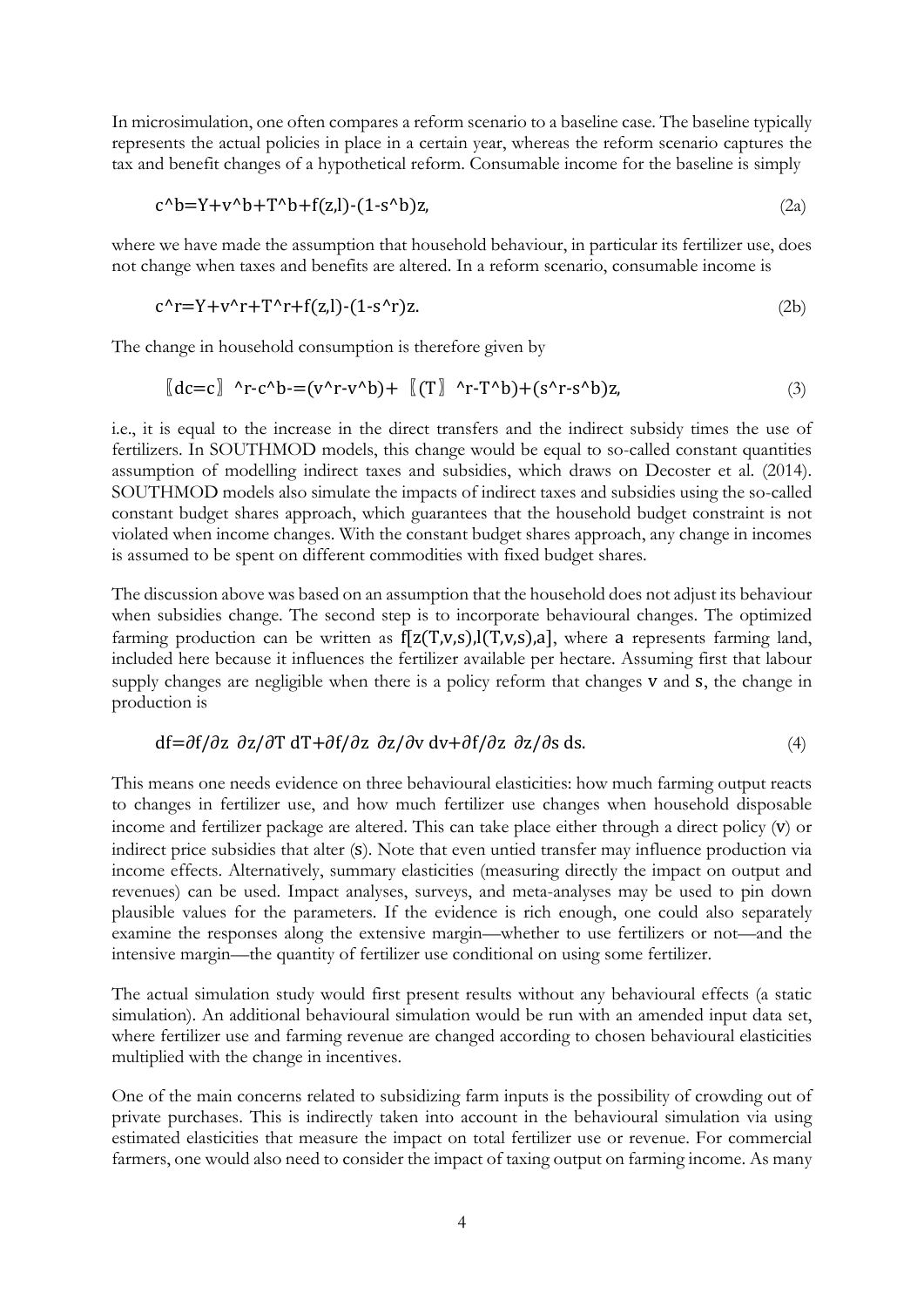of the farmers benefiting from the programmes are smallholders, this link is probably of limited importance.

## **2.3 Brief overview of behavioural implications of agricultural subsidies**

In this section we summarize some of the findings about the impacts of fertilizer subsidies and cash transfers on farming output. This evidence is needed to pin down the magnitude of the behavioural responses (to direct input subsidy packages, indirect price-based instrument, and cash transfers) that dynamic modeling requires.

Jayne et al. (2018) review the evidence on the impacts of agricultural subsidies in Africa. They note that while the evidence regarding the impacts on crop yields is still thin, it points to limited positive effects. In an earlier article, Jayne and Rashid (2013) summarize value-cost-ratios (VCRs) of agricultural subsidies. While the estimates vary, a substantial share of them point to fairly large VCRs (above 1.5).

A recent systematic review by Hemming et al. (2018) provides quantitative summary evidence on the impacts of farm input subsidies. The subsidies vary somewhat case by case, but they predominantly refer to fixed packages offered to eligible farmers. They find the average impact of these types of subsidies on yield per hectare to be 0.09 standardized mean differences (SMD) relative to the control group. Again, there are differences in the results, but all but one study reviewed find statistically significant positive impacts on yield. The effect on farm income is found to be greater (0.17 SMD), again in comparison to the mean of control group. The size of the subsidy is not associated with the impact size in a statistically significant way. The estimates above may be best interpreted as a mean impact of an overall package where subsidies are offered at reduced prices for a targeted group of recipients (i.e., they can be used to gauge the impact of v on farm income).<sup>[5](#page-7-0)</sup>

Druilhe and Barreiro-Hurlé (2012) point out that in Malawi and Zambia, subsidies targeted to poorer households suffer less from crowding out, and the poorer farmers may in fact use the subsidies more efficiently. These observations underscore the benefits of targeting the subsidies to the less well-off participants.

In the countries selected for this scoping study, there are also country-specific impact evaluations. In the Zambian context, Mason et al. (2013) investigate the impacts of the Farmer Input Subsidy Programme (FISP) . They find the programme performing suboptimally, because of poor targeting and crowding out, and therefore the benefit/cost ratio remains below one. The maize yield and output elasticities among recipient farmers were, however, statistically significant and approximately 0.15-0.35. Mason and Tembo (2015) also find positive impacts on farm income: a 200-kg increase in FISP fertilizer raises real total household income by 8 per cent. Using Ethiopian data, Croppenstedt et al. (2003) estimate a double hurdle model of fertilizer demand and find an elasticity of -0.55. Rashid et al. (2013) estimate much smaller price elasticities, ranging between 0 and 0.2 in absolute values.

As discussed above, evidence related to how cash transfer influences farm output is also relevant for the analysis of input subsidies. The government can use both input subsidy programmes and the provision of cash transfers. Their relative impacts on agricultural impacts can be gauged using impact estimates obtained from research. There is a relatively large evidence base of impacts of cash transfers on agricultural production and household income generation; see for example

<span id="page-7-0"></span><sup>5</sup> This can be modelled as an additional constraint within the relevant policy in the model.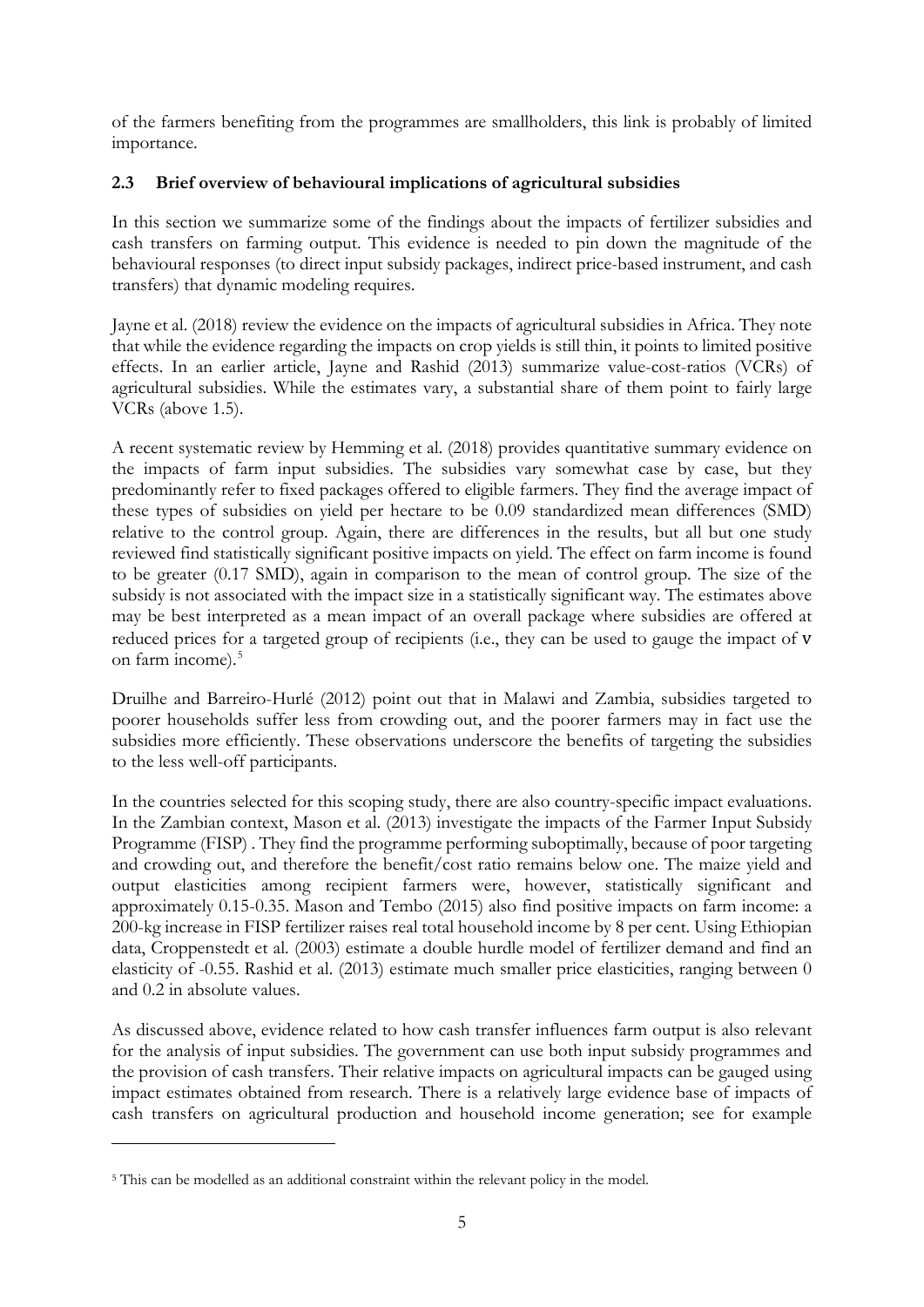Daidone et al. (2019) for evidence on sub-Saharan Africa. Handa et al. (2018) evaluate the impacts of two Zambian cash transfer programmes on agricultural production. They find that over a threeyear period, consumption increased 67 per cent more than the value of the transfer, and the increase was partly due to increased agricultural investments, although non-farm income also played a substantial role. Asfaw et al. (2017), who focus on household welfare, find that the cash transfer helped households cope with weather shocks and that the impacts were more positive among the poorest households.

Turning to the evidence on social protection policies in Ethiopia, Berhane et al. (2014) evaluate the impact of the Ethiopian safety net, the public works programme (PSNP), on agricultural production. They find that those households who had benefitted from the programme for many years and also received support from other food security interventions were able to increase their agricultural productivity substantially. The effect is due to the adoption of better farming practices, including a greater probability to use fertilizers. A positive impact on livestock holding is also found.

Finally, an interesting question is interaction between agricultural and social policies, for example because the households receives both types of benefits. Pace et al. (2018) examine this issue in the Malawian context. Their results suggest that the policies are complementary, enforcing their individual impacts. This can be taken into account in microsimulation analysis by altering the elasticities depending on whether the households receive only one benefit or both.

## **2.4 Earlier analysis on the distributional impacts of input subsidies**

There are few earlier evaluations of the distributional impacts of input subsidies. Jonasson et al. (2014) build a behavioural simulation model to examine the distributional impacts of farming policies for six countries, including two in Africa (Ghana and Malawi). The model contains six different household types. Simulated policies include a 10 per cent reduction in farming input prices. The results suggest that the larger and better-off farms benefit more from such a policy.<sup>[6](#page-8-0)</sup>

Our approach is quite different and complementary: while we use assumed behavioural elasticities and do not model behaviour ourselves, our approach is underpinned by a representative sample of all farming (and non-farm) households. In addition, we examine the distributional impacts of input subsidies as a part of the entire tax-benefit system.

# **3 Mapping of agricultural policies in SOUTHMOD countries**

In this section we summarize the most recently implemented policies to promote the use of agricultural inputs in sub-Saharan African SOUTHMOD countries. For each country, we aim to describe the main current or most recent, relatively long-term policy instrument that is aimed at directly increasing input use among farmers by reducing or removing the cost of obtaining the inputs, though in most instances an own contribution towards the purchase is required. As such they may also have direct distributional impacts and second order effects as described in Section 2.

The policies described in this chapter mainly cover fertilizers and seed, with a few programmes including also other inputs. The availability and quality of such inputs are also dependent on the

<span id="page-8-0"></span><sup>6</sup> Filipski et al. (2015) examine the economy-wide impacts of cash transfer policies in Lesotho.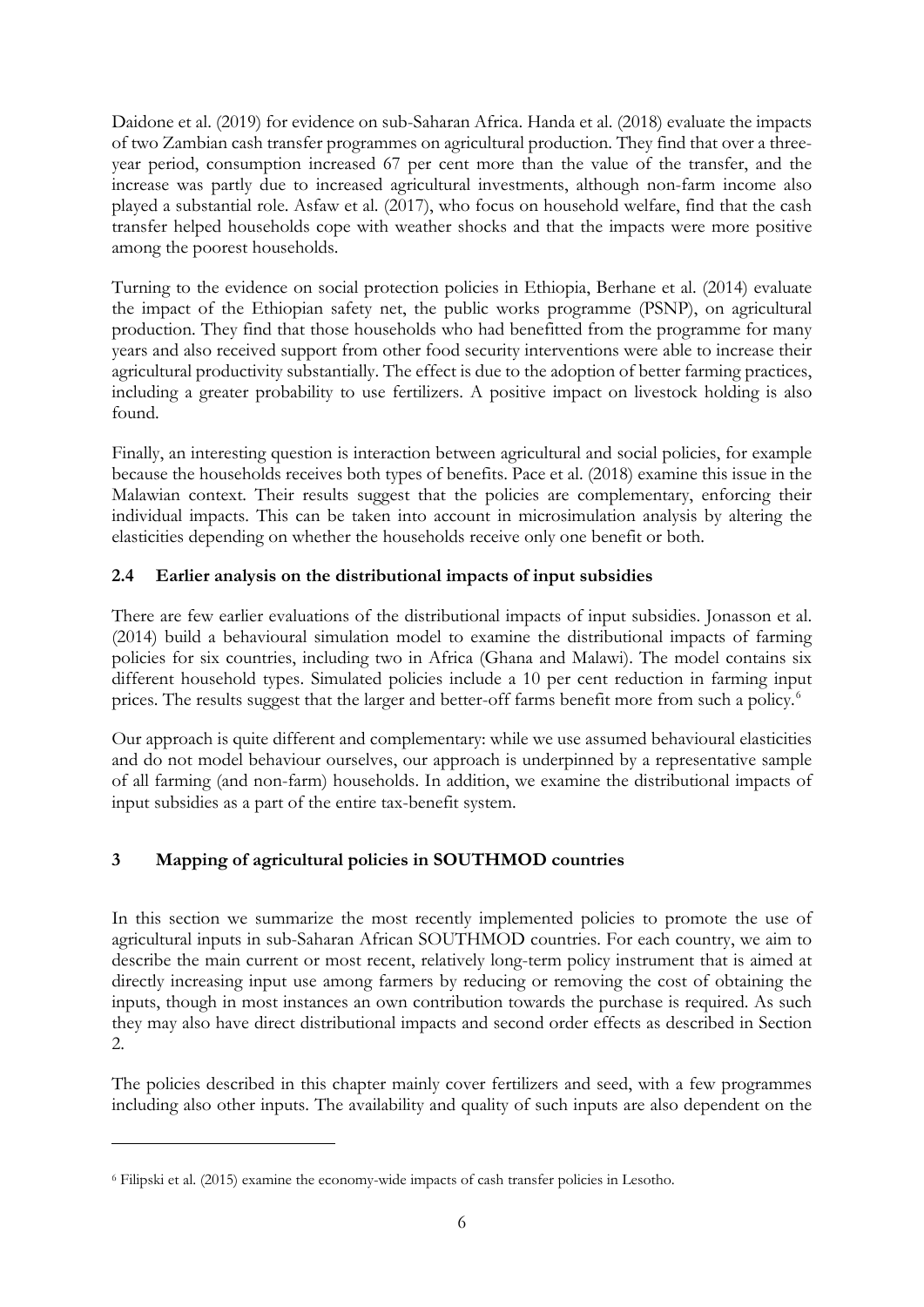systems and value chains through which they are supplied to the end users. Whereas inorganic fertilizers are often imported, the availability and quality of available seed is dependent on seed systems, i.e., informal systems of retaining and selling seed from crops (recycling) and formal systems of seed production, distribution, quality control, and certification that are subject to government regulation. Productivity of seed is highly dependent on its quality: improved seed can significantly improve yields. Research on the impacts of input subsidies is more concentrated on the impacts of subsidized fertilizer or packages than seed (Mason and Smale 2013). Detailed discussion on the development of different types of seed and seed systems and their role in agricultural productivity as well as other inputs such as agrochemicals are beyond the scope of the paper.

Input subsidy policies, of course, are not necessarily stand-alone interventions, but constitute a part of overall agricultural policy. They are, to varying degrees, complemented with extension services, infrastructure investments, market access policies, support to mechanization, producer organizations, and price incentives. The list is not exhaustive as there may be projects and pilots run by different organizations, including international organizations and NGOs, that may include direct input provision. Other agricultural policies such as extension services, i.e., agricultural advisory services or support for producer organizations, may have implications for the return on input use and access to input subsidy programmes. Though not strictly included in the models, these are discussed in each of the cases, as relevant. The descriptions do not aim to be comprehensive and exhaustive for each country but focused on specific elements for the purpose of assessing feasibility of including such policies in the SOUTHMOD models.

#### **3.1 Ethiopia**

Ethiopian fertilizer market and policies have gone through a number of reforms over the last decades. Ethiopia eliminated direct subsidies on fertilizers to farmers in 1997–1998 (Spielman et al. 2012). Currently, fertilizer policies with regard to farming households are concentrated on improving fertilizer access at lower prices through government-managed imports of fertilizers that are supplied throughout the country from central warehouses. Since 2007, fertilizer imports have been controlled by the Agricultural Input Supplies Enterprise (AISE) and cooperative unions. Imports are managed by AISE through an international procurement tender, and the quantities purchased are based on a demand assessment and carry-over stocks. The prices are determined by regional bureaus. Marketing is carried out through cooperative unions to primary cooperatives or, in the absence of cooperative unions, directly to the primary cooperatives. Prices are determined based on the average import price and additional costs over the value chain in consultation between the Bureau of Agriculture and Rural Development (BoARD) and cooperative unions. The primary cooperatives sell the fertilizer predominantly in cash to smallholder farmers, though in some regions they can also receive fertilizer on credit against a 50 per cent down payment (Rashid et al. 2013.) Fertilizer prices in Ethiopia are generally lower than in the neighbouring countries. Rashid et al. (2013) indicate a difference of 10–30 per cent.

The policy has a direct impact on the price and hence on both adoption and application rate of fertilizer, following the logic presented in Section 2. There has been strong increase in the use of fertilizers and other modern inputs in Ethiopia, though it is linked to a multitude of factors rather than fertilizer prices alone. Bachewe et al. (2018) link the adoption of modern production technologies to factors such as education, remoteness, and extension services, all of which have also developed positively over the past 15 years, as Ethiopia has built up a large agricultural extension system, access to markets has improved, and illiteracy has reduced significantly. Access to credit is also significantly related to adoption of modern inputs. Nevertheless, the socioeconomic household survey (ESS) shows that a relatively large share of smallholder households is still not using and has never used chemical fertilizers (Legesse et al. 2019). To our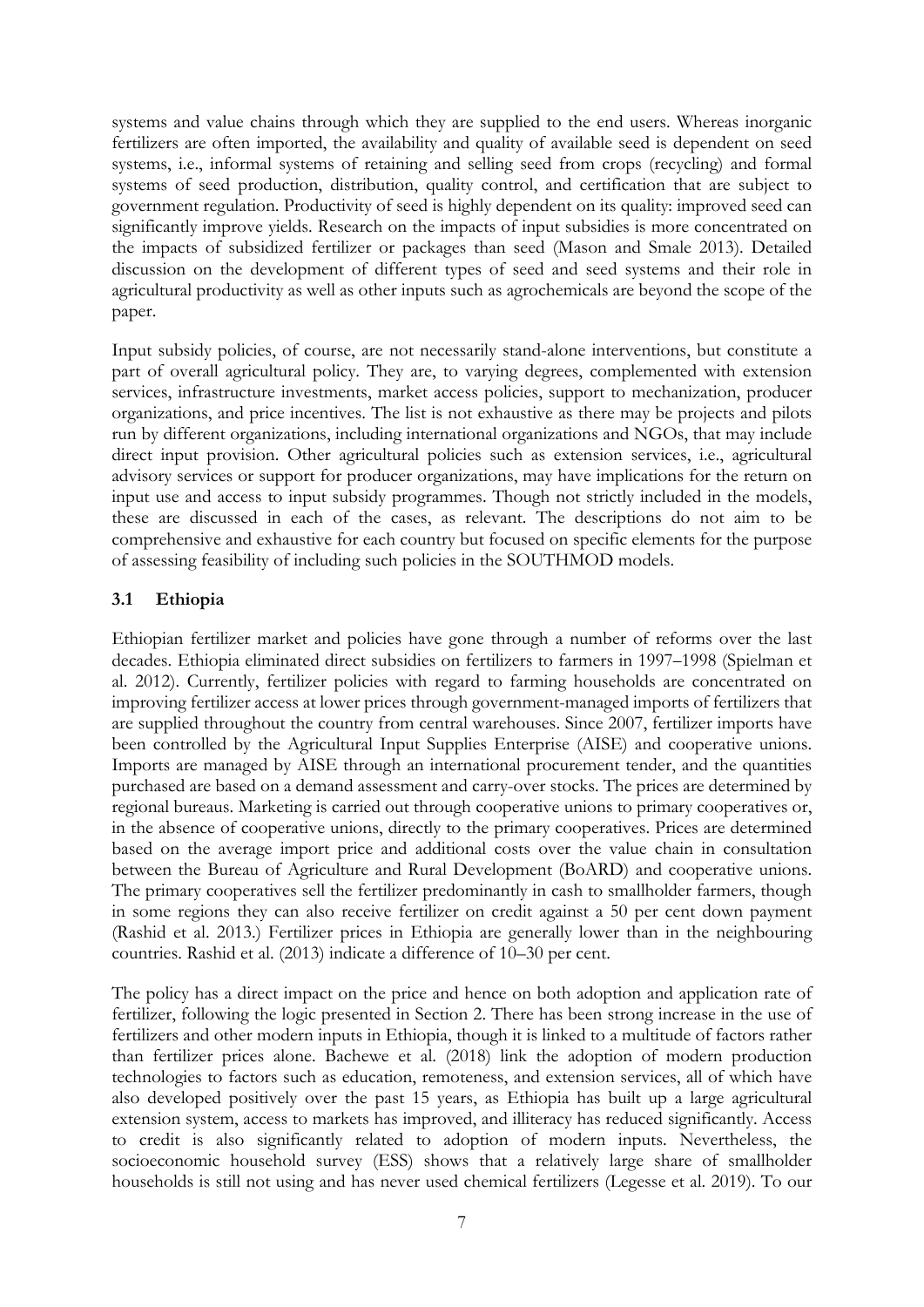knowledge, other than the study by Rashid et al. (2013), there are no quantitative analyses of the implications of the fertilizer price policy specifically, and none at the household level. However, there is a large amount of research literature which aims to model fertilizer adoption and application rates and/or price elasticities and their impact on yields in Ethiopia, for example Croppenstedt et al. (2003), Larson and Zerfu (2010), Alem et al. (2010), just to mention a few. The methodologies typically include models that involve selection into using modern inputs and henceforth determination of the level of their use. Such models and their parameters could also provide a basis for simulating the behavioural impacts of policies intended to increase the use of agricultural inputs.

## **3.2 Ghana**

Ghana has been running input subsidy programmes since 2008 to address declining soil fertility and climate change that affect the country's small-scale family farmers (Azumah and Zakaria 2019; Gubbels 2019).

The current input subsidy scheme is included in Planting for Food and Jobs (PFJ), which is a flagship agricultural campaign of the government launched in 2017. The programme aims, among other goals, to promote the adoption of certified seeds and fertilizers (MoFA 2019). The main pillars of the programme include seed and fertilizers as well as extension services, marketing support, and promotion of e-agriculture.<sup>[7](#page-10-0)</sup>

The PFJ programme is targeted at smallholder farmers with 0.4–2 hectares (ha) of land, and there is a target for having at least 40 per cent woman farmers. The programme includes urban and periurban areas (MoFA 2019). The support package includes a 50 per cent subsidy of the cost of inputs (seeds and fertilizers) for maximum two hectares of cultivation. The total target number of beneficiaries in 2020 is 1.2 million (MoFA 2020).

The inputs are provided for different commodities. Focus commodities in 2019 included cereals, legumes, vegetables, and roots and tubers, including maize, rice, sorghum soybean, groundnut, cowpea tomato, onion, pepper, cabbage, cucumber, lettuce, carrot cassava, plantain, and orange flesh sweet potato. The inputs are distributed through approved sellers. According to the Ministry of Food and Agriculture (MoFA 2019), a vast majority of the land area cultivated in 2018 under PFJ was used for producing maize (58 per cent) and rice (28 per cent).

There are set farmer contribution rates payable by the farmer for fixed amounts of different types of inputs: inorganic and organic fertilizers and seeds. The guidelines of the programme also provide seeding and fertilizer application rates for each commodity (MoFA 2020).

A number of studies have explored the impact of the previous and current input subsidy schemes on different outcomes often by using specifically collected local surveys of farmers and intended for assessing the impact on growers of certain crops. For the current scheme, Tanko et al. (2019) finds an insignificant increase in income levels from rice production, but a significant reduction in

<span id="page-10-0"></span><sup>7</sup> Furthermore, other rolled-out programmes within the country's medium plan include : b) Rearing for Food and Jobs (RFJ); (c) Planting for Export and Rural Development (PERD); (d) One Village - One Dam (1V1D) i.e. irrigation and water management; (e) Agricultural Marketing and Post-Harvest Management including One District - One Warehouse (1D1W) and One District - One Factory (1D1F); (f) Greenhouse Villages; (g) Agriculture Mechanisation Services Centres (AMSECs); (h) West African Agricultural Transformation Programme (WAATP);

<sup>(</sup>i) Ghana Commercial Agricultural Project (GCAP); (j) Ghana Agricultural Sector Investment Programme (GASIP); and (k) Savannah Agricultural Productivity Improvement Project (SAPIP).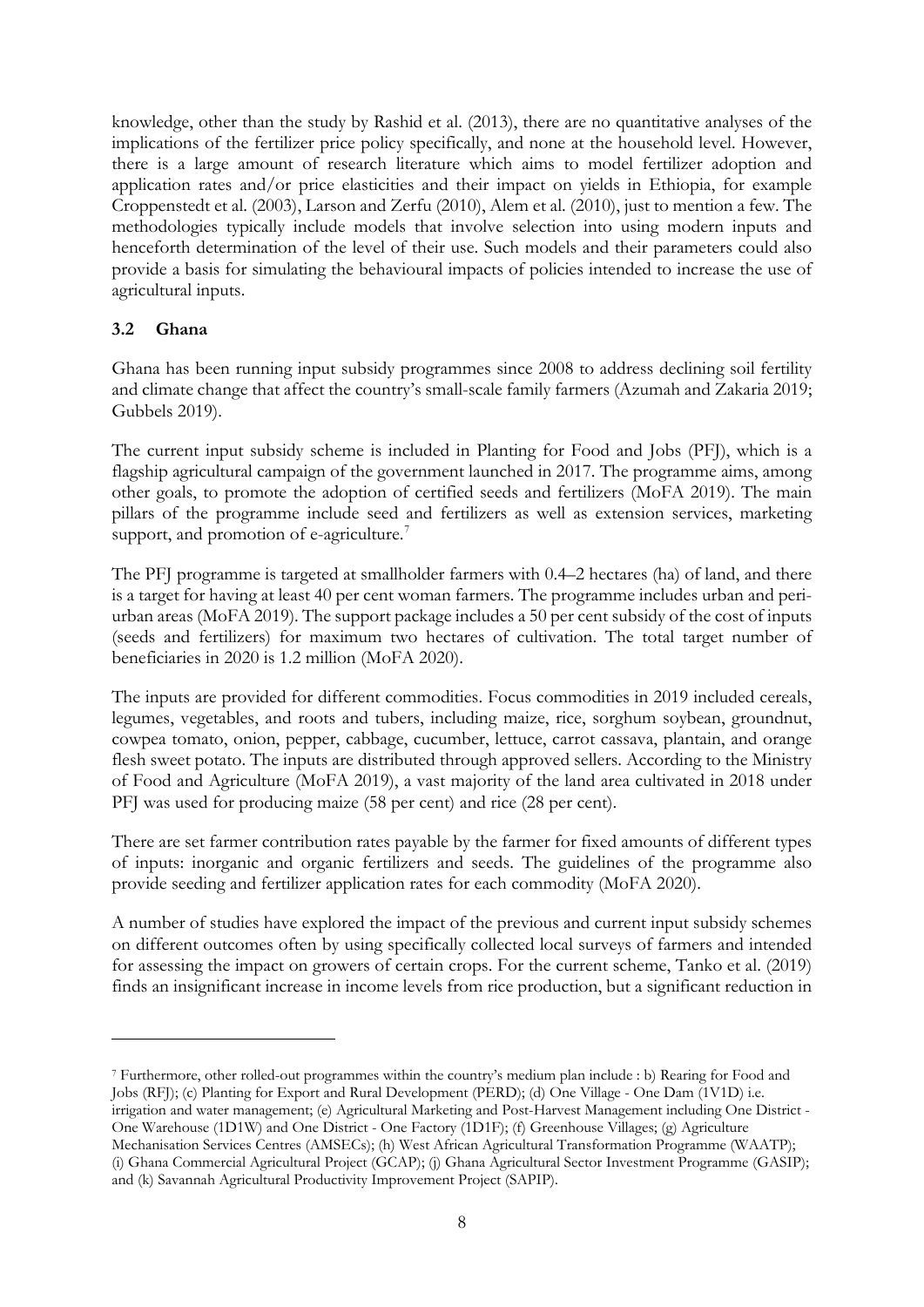farm expenditure, an increase in per capita monthly spending, and a decrease in income poverty of households as a result of PFJ.

The previous subsidy scheme was originally a universal price subsidy for chemical fertilizers implemented through a voucher scheme and later a waybill system. In 2013 the target group was narrowed to farmers cultivating under two hectares (Houssou et al. 2017). The selection was made by extension agents or agricultural advisors, which is also the case with the current scheme. Houssou et al. (2019) carried out an analysis of different targeting schemes and found that explicit poverty targeting by using a proxy means test would be more cost effective than the universal scheme. Azumah and Zakaria (2019) do no find significant positive production effects of the previous input subsidy scheme, whereas Wiredu et al. (2019) find improvements in food security as a result of fertilizer subsidy. Ragasa and Chapoto (2017) find that fertilizer use is profitable at both subsidized and market price but despite subsidized prices, the actual application rate for fertilizer adopters is below the optimal level.

## **3.3 Mozambique**

As with other sub-Saharan African countries, the agricultural sector employs the majority of the labour force in Mozambique (over 70 per cent), and the sector is dominated by small-scale farmers with the average farm size of 1.2 ha, and low productivity and high poverty levels characterize the sector (AFAP and ADB 2019)

Production methods of smallholder farmers, including the use of modern inputs, have been stagnant in Mozambique over the past 15 years (De Vletter 2018), though some government initiatives have taken place to enhance input use (FAO 2016b). The government provided support to rice and maize producers during 2007 and 2008, via distribution of seeds, inorganic fertilizers, and pesticides. In 2009–2011 an Agricultural Input Subsidy Programme was piloted by the government with support from the European Union and implemented by the Food and Agriculture Organization (FAO) and the International Fertilizer Development Center (IFDC). The pilot targeted five provinces and 17 districts and benefited 25,000 rice and maize producers. The pilot was based on a voucher system, and by redeeming the vouchers the participating farmers received either a rice input pack (40 kg seed and two bags of fertilizer) or maize input pack (12.5 kg seed and two bags of fertilizer) (ACB 2019; FAO 2016b). Farmers' own contribution constituted 27 per cent of the total voucher value (Carter et al. 2013).

The pilot was evaluated by using a randomized design, and the impact evaluation showed that participation had measurable impacts (Carter et al. 2013, 2014; FAO 2016). The Government of Mozambique and FAO subsequently implemented a subsidy programme that was initially carried out as a paper voucher scheme but from season 2015/16 moved to an e-voucher implementation (FAO 2020).

The pilot included two different packages aimed at different target groups in 13 districts and four provinces. The two target groups for the programme were (FAO 2020):

- Smallholders holding more than 0.5 ha of land, with at least one economically active household member, including also widowed women heading households. The participants, including emergent farmers, needed to have the capacity to make their own financial contribution.
- Emergent farmers with more than 1 ha of land. They needed to have at least two economically active persons or be able to hire labour. These farmers generally had access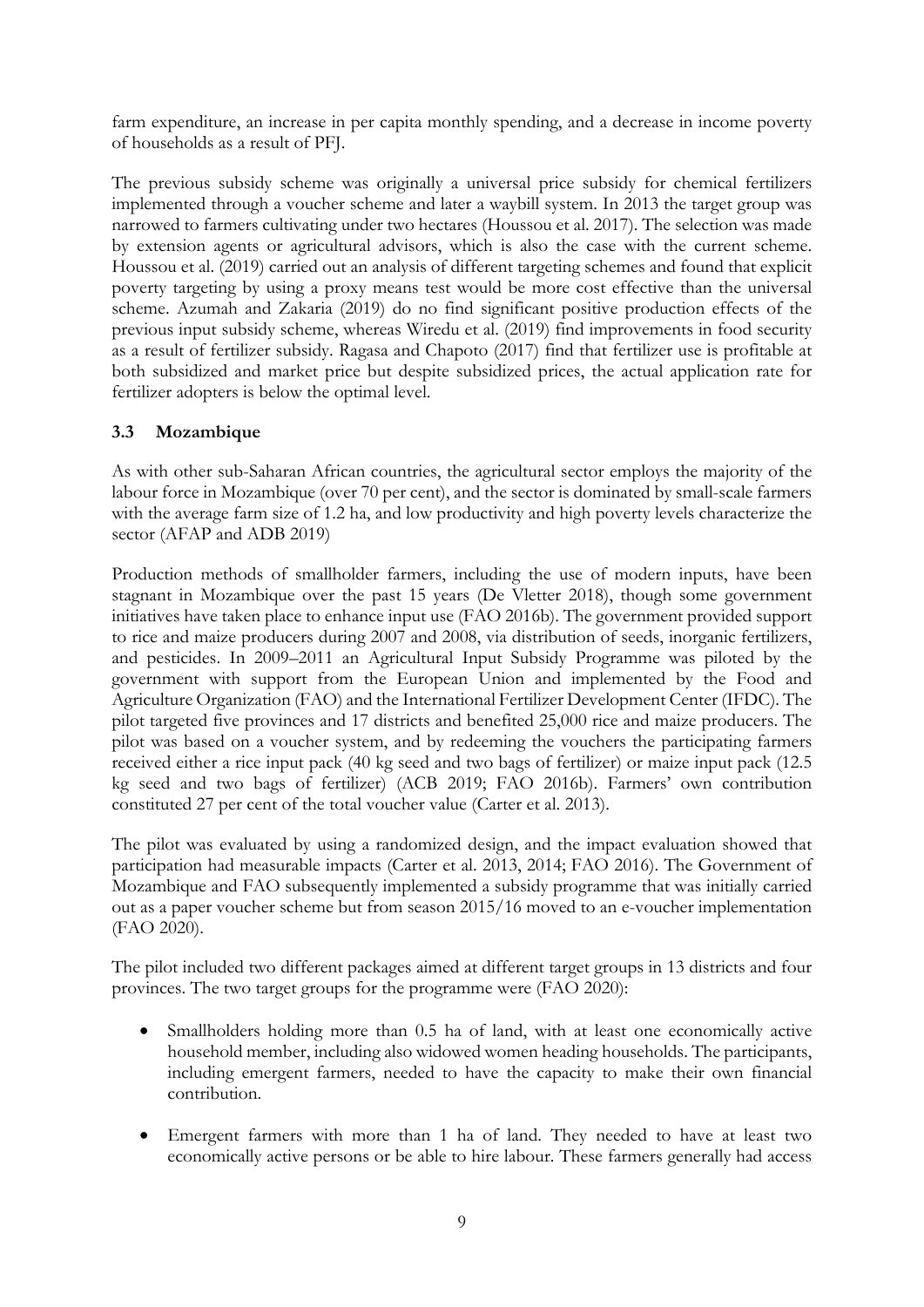to markets but nevertheless limited investment capacity. Also, these farmers had to be able to make their own contribution towards the cost of the package.

Identification and selection of beneficiaries was made by local actors participating in local community committees, including producer association, extension service agents, and local authorities. The participants were required to be a resident and farmer for at least three agriculture seasons, and priority was given to those involved in an extension programme. Furthermore, they needed to have identification documents as well as willingness and ability to contribute to the input package and share knowledge (FAO 2020).

The beneficiaries were provided a list of inputs and were allowed to choose the inputs and quantities suited to their acro-ecological conditions. The packages for smallholders included seeds of selected crops and agricultural chemicals (inoculant, field, and post-harvest insecticide). The value of the package was MZN2000 (~US\$35), and the farmer contribution was 25 per cent. The package for emergent farmers included similarly seed and chemicals, as well as urea and NPK, the total value being MZN7000 (~US\$120), and the farmer's contribution was 43 per cent of the value.

The evaluation of the scheme (FAO 2020 showed positive results, and though the programme ended in 2019, FAO has continued the programme as emergency response through provision of similar packages to households who have been impacted by cyclone Idai.<sup>[8](#page-12-0)</sup> The emergency response covered 50,200 beneficiaries affected by IDAI, providing access to agriculture inputs through the network of agro-dealers and retailers present in seven districts, and 1,000 fisherfolk affected by IDAI in three districts. The support packages are e-vouchers worth MZN2600 (US\$42) and MZN12000 (US\$195), respectively, where the farmer package allows purchase of seeds, farm tools, and fishing gear. There was no co-payment.

It was found that for the first pilot, the voucher led to MZN3,906 higher crop production or a 21.6 per cent increase with respect to the control group, which was also higher than the monetary value of the package (Carter et al. 2014), though take-up rate of the support packages was only 48.7 per cent. Similarly, the latter FAO input subsidy scheme increased the quantity of maize harvested by 469 kg and that of beans by 135 kg in 2017/18 agricultural season and led to an increase of MZN2,746 in per capita expenditures. There were, however, no detectable impacts on productivity as kg crop per hectare (FAO 2020; Santacroce 2019).

## **3.4 United Republic of Tanzania**

As with many other sub-Saharan African countries, fertilizer use remains low in the United Republic of Tanzania, even by comparison to other African countries: Tanzanian farmers use about 8–10 kg of fertilizer per hectare whereas the average is 16 kg/ha for the Southern African Development Community (Ministry of Agriculture 2017). Both direct subsidized input packages and, more recently, policy aimed at reducing end-user price of fertilizer prices have been used to encourage the use of inputs. With the World Bank, the United Republic of Tanzania implemented a direct subsidy scheme, The National Agricultural Input Voucher Scheme (NAIVS), in 2007– 2014 that provided vouchers for improved seed and inorganic fertilizer for full-time farmers with less than one hectare of land, selected by village committees. Furthermore, the farmers were required to co-finance the inputs and participate in extension and verify the use of the inputs (World Bank 2014).

<span id="page-12-0"></span><sup>8</sup> Source: personal correspondence with FAO Mozambique.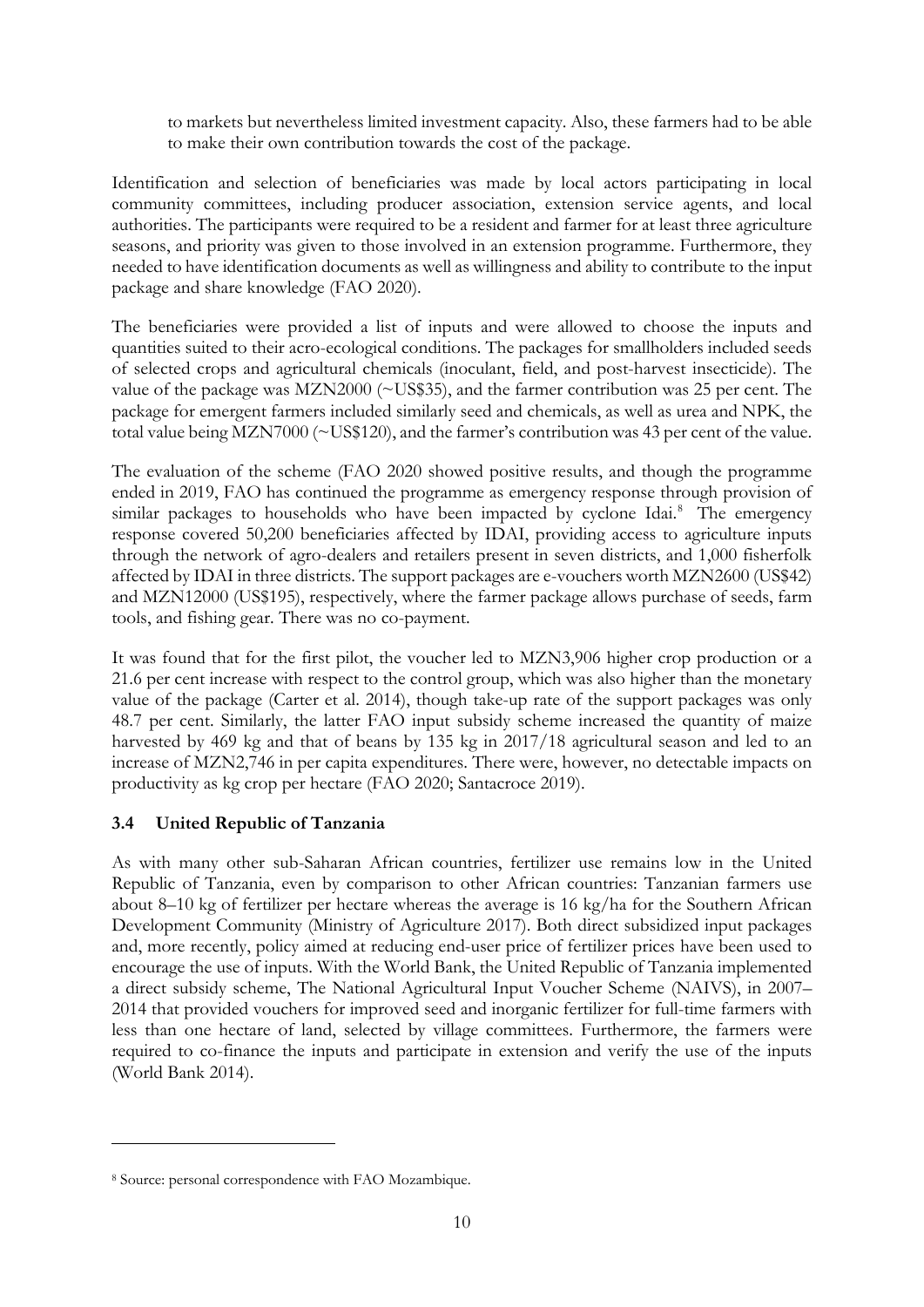In the context of NAIVS, it became evident that poor farmers were not able to afford the copayment (World Bank 2014). High prices are a significant factor in limiting fertilizer use in the United Republic of Tanzania and those high prices of inorganic fertilizer are largely due to buildup of costs, such as transaction costs and inefficiencies in different points of the value chain from port to end user (Cameron et al. 2017; Mwaijande 2019). It has also been pointed out that other factors, such as knowledge of crop/plot management practices and soil characteristics, contribute to low profitability of fertilizer use in Tanzanian agriculture (Mather et al. 2016).

The current Agricultural Sector Development Programme Phase II (ASDP II) mentions the possibility of introducing direct subsidies at a later date (Ministry of Agriculture 2017), but so far the main programme intended for increasing fertilizer use consists of a block procurement scheme introduced in 2017, which aims to reduce the inefficiencies in the fertilizer value chain. Such inefficiencies have been discussed for example by Cameron et al (2017) and Mwaijande (2019). The scheme consists of regulations concerning a bulk procurement scheme, whereby imports are carried out through a tender where one bidder purchases the fertilizer on behalf of others who have previously submitted their requirements. The system aims to reduce the farm gate price of fertilizer by reducing the import price by increasing the scale of purchase (Nkonya 2018). Furthermore, there is an indicative price set as the retail price of fertilizer to farmers, calculated by the Tanzania Fertilizer Regulatory Authority (TFRA).

To our knowledge there are no quantitative analysis of the impact of the block procurement scheme on fertilizer use or secondary impacts on farm production at the household level, neither ex post nor ex ante. The impacts would be likely dependent on factors such as knowledge of the correct use of fertilizers. However, there exists a number of studies on fertilizer use in the United Republic of Tanzania based on the national survey datasets and evaluations of the NAIVS scheme (Gine et al. 2015 and World Bank 2014). The estimates showed that the inputs did increase yields and revenues. The studies, however, conclude that there is heterogeneity in impacts and that only those farmers who attained high gains continue to use fertilizer after the end of the subsidy. Mather et al. (2016) show that there are positive response rates to nitrogen in maize yields, but the returns to fertilizer are heterogeneous.

## **3.5 Uganda**

Modern input use is low in Uganda, for example fertilizer and improved seed use is modest even compared to other sub-Saharan African countries (World Bank 2018). Bold et al. (2017) show that the quality of inputs is also subject to high variability, reducing their efficiency in improving yields. The Government of Uganda's main agricultural input policy targeting households is called the Operation Wealth Creation (OWC), a successor programme to the former National Agricultural Advisory Services (NAADS). The aim of the programme is to attain a minimum income of 20 million UGS (US\$5,400) per annum for participating households. It provides households free inputs, not only confined to seed and fertilizer but including also agricultural technology, breeding materials, and agrochemicals. The implementer of the OWC is the Ministry of Agriculture, Animal Industry and Fisheries (MAAIF) through the NAADS Secretariat.<sup>[9](#page-13-0)</sup> The OWC procures the inputs and delivers them to smallholder farmers twice a year (BMAU 2017). In principle the programme targets all smallholders but it encourages targeting of vulnerable categories that are identified through community sensitization and community-based targeting. Reception of agricultural inputs

<span id="page-13-0"></span><sup>9</sup> In the new NAADS programme that started in 2014/15 to date, the National army, the Uganda Peoples Defence Forces (UPDF), is a collaborating institution to ensure efficiency and equity in the distribution and delivery of agricultural inputs to the beneficiary communities and households.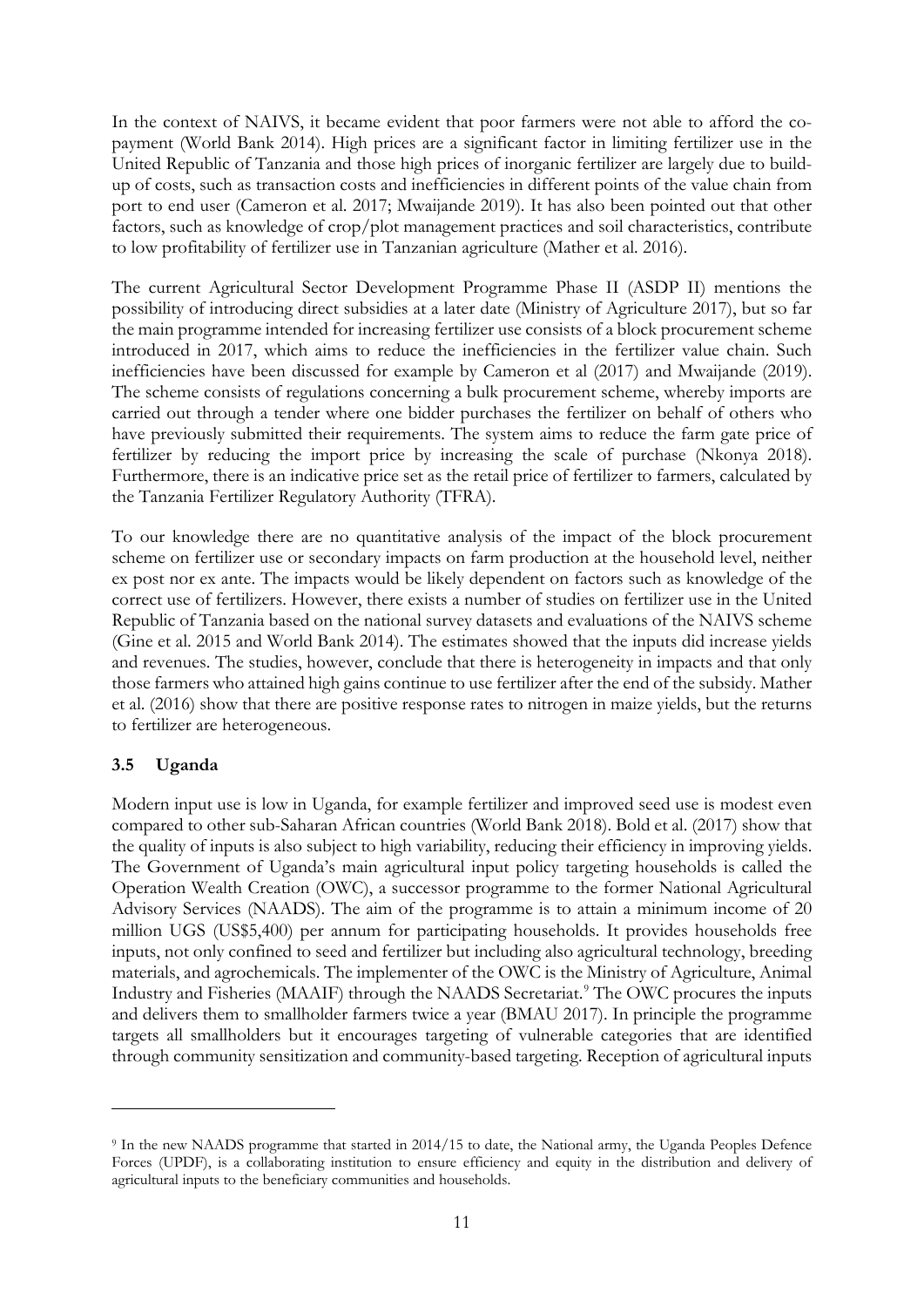is subject to attending extension trainings. The programme is nationwide, covering all districts of Uganda (Vinci 2018). To our knowledge there are no quantitative evaluations of OWC.

Uganda has a number of other livelihoods programmes that intend to increase income generation among households. The Agricultural Cluster Development Project (ACDP) that is implemented in partnership of the MAAIF and the World Bank also includes input subsidies through an evoucher system in 42 districts. Others with a wide coverage include Northern Uganda Social Action Fund and Development Initiative for Norther Uganda, both implemented under the Office of the Prime Minister (OPM) of Uganda.

Uganda as a country has also put in place a policy framework to tackle social protection issues and reduce social and economic inequality through partly reforming the agricultural sector. This framework derives from long-term development strategies and programmes embedded in Vision 2040 and National Development Plans (NPA 2016) that are implemented through sector investment plans, local government development plans, annual work plans, and budgets of ministries, departments, and agencies (UBOS 2016). A number of factors and policy interventions come into play to help a country in addressing policy inadequacies that exacerbate vulnerability. These can be in the form of resource endowment, population growth, poverty levels, economic activities, production metrics, supporting institutions and development partners, research and technology advancement, government policies, programmes, agenda, strategic and action plans aimed at enhancing social protection.

## **3.6 Zambia**

According to the Rural Agricultural Livelihoods Survey (RALS), a representative survey of smalland medium-sized farmers, 63.2 per cent of farmers report using fertilizer, though there is a fair amount of regional variation (Chapoto and Subakanya 2020). The average application rate is 109.8 kg per hectare. In terms of improved seed, the overall rate of use is 66 per cent irrespective of the crops grown (Mulenga et al. 2019), though RALS also shows there is large inter-regional variation (Chapoto and Subakanya 2020).

Despite a downward trend, about half of Zambia's agricultural budget is still spent on two main programmes, Farmer Input Subsidy Scheme (FISP) and Food Reserve Agency (FRA), the budget for FISP being 1,111 million kwacha (ZMW), whereas the total agricultural budget was 3,972.2 million in 2020 (Mulenga et al. 2019). Out of these two programmes, FISP provides subsidized inputs for farmers whereas FRA purchases maize and rice from farmers at set prices.[10](#page-14-0) Zambia has been implementing input subsidy programmes with varying targeting criteria and implementation modalities since 2002 (Mason et al. 2013). The current main input subsidy programme, FISP, is a well-established nationwide programme with a number of objectives. In addition, to facilitating access to agricultural inputs for small-scale farmers, the programme also has broader systemic objectives related to strengthening private sector involvement in supplying and distributing agricultural inputs and supporting rural institutions, in particular farmer organizations.

The earlier modalities, the Fertilizer Support Programme and the so-called 'traditional FISP', were implemented by direct distribution of inputs to eligible farmers, the input pack consisting of a combination of fertilizer and seed (Mason et al. 2013). During the recent years such direct distribution scheme has been replaced with an e-voucher scheme. The use of e-vouchers was first piloted in the agricultural season of 2015–2016. In the season 2017–2018 the e-voucher scheme

<span id="page-14-0"></span><sup>10</sup> FRA hence constitutes an output price subsidy, but these are beyond the scope of this note. FRA is described for example in Harman and Chapoto (2017).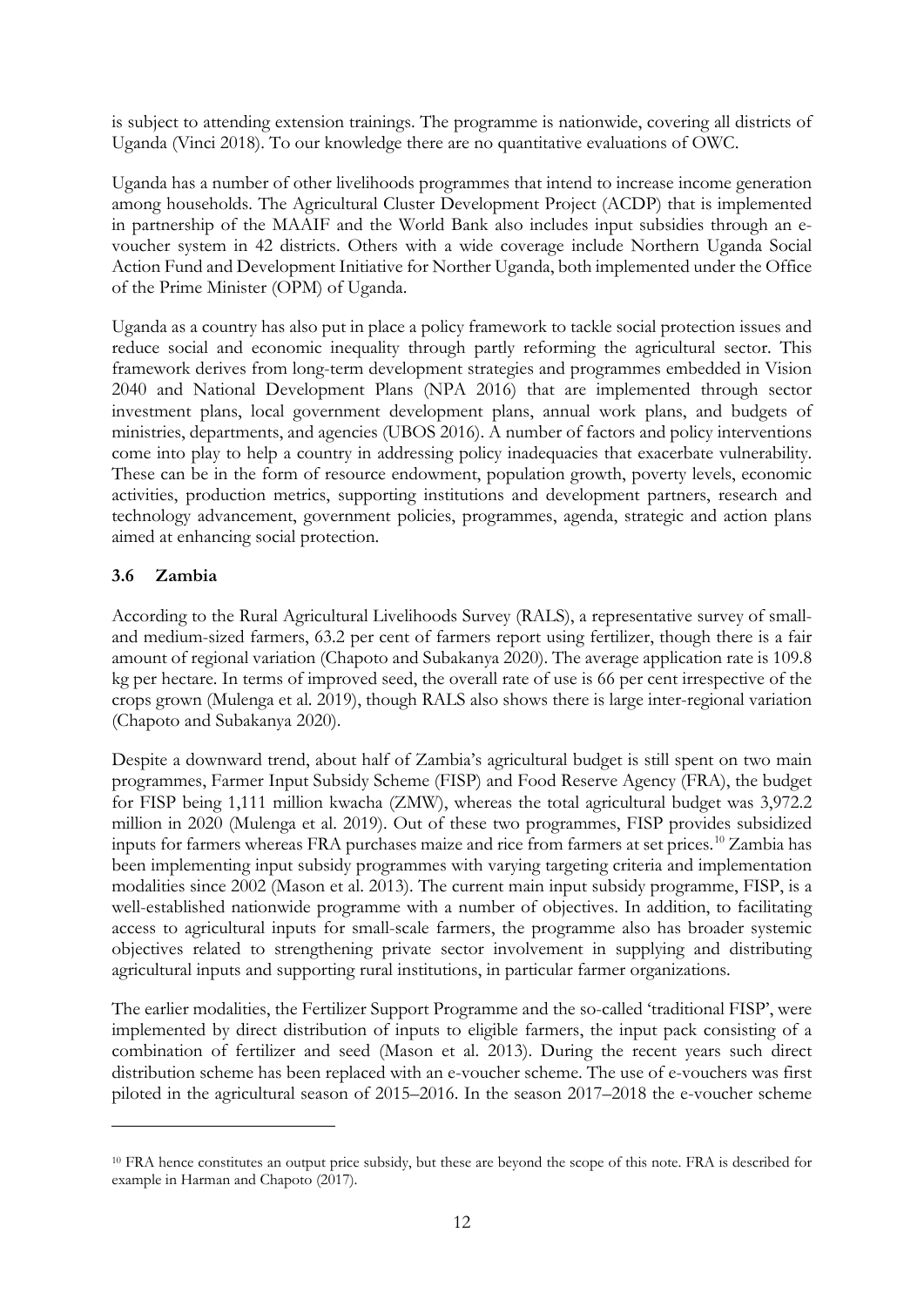was rolled out nationwide, but due to challenges encountered, for example due to connectivity issues, its coverage has since been reduced. The Electronic-FISP covered 60 per cent of the country in the 2018–2019 season and was further reduced to 40 per cent in the 2019–2020 season (Mulenga et al. 2019). For those districts not covered by the EFISP, FISP is implemented through a digital system that is linked to the Zambia Integrated Agriculture Management Information System (ZIAMIS) (Kuteya et al. 2018). Despite the digital implementation modality, it resembles traditional FISP more than the EFISP in the sense that farmers are only able to obtain a limited selection of inputs, namely fertilizer and four different types of seed (hybrid maize seed, sorghum, soya beans, and groundnuts).

Currently the eligibility criteria for both FISP and EFISP are as listed by the Ministry of Agriculture (2020a and 2020b):

- Be in the farmer registry and be actively practising conservation farming;
- Maximum acreage of cultivated land 5 ha;
- Ability to contribute at the required rate;
- Must not be a current beneficiary of the Food Security Pack Programme;
- Must not be a civil servant of the Government of the Republic of Zambia.

In addition, EFISP modality has a criterion of raising two to ten cattle or five to ten pigs or five to 30 goats or 20 to 100 chickens, or running one to two fishponds, and to possess a National Registration Card.

The package itself consists, for those districts covered by EFISP, of an e-voucher worth ZMW2100 where the farmer contribution is ZMW400. For traditional FISP the packages include a maize pack of 10 kg seed and four 50 kg bags of fertilizer and additional input packs for legumes and two 50 kg bags of basal fertilizer.

Despite the objective of crop diversification and the fact that EFISP in principle allows purchase of diverse inputs, an assessment of EFISP points out that maize is still over-represented among the inputs available (Kuteya et al. 2018), and an evaluation based on crop forecast surveys shows that EFISP did not significantly increase crop diversification (Mason et al. 2020).

In addition to the FISP, another support scheme intended for households and consisting of agricultural inputs is the Food Security Pack (FSP) that is intended for 'vulnerable but viable' households. A selection of input packages for different cropping systems is available. The primary eligibility criteria include access to land of size between 0.5 and two hectares. The household needs to have enough labour resources and lack other employment. In addition, the secondary criterion includes a number of household characteristics, identifying different categories of vulnerable households such as female or child-headed households. Selection of potential beneficiaries is done by the Community Welfare Assistance committee and community validated, and the list of final beneficiaries is based on the caseload allocated to each district (MCDSS 2019). In terms of the number of beneficiaries, FSP is significantly smaller than the FISP/EFISP programme.

There are a number of quantitative studies of different modalities of input subsidies, namely FISP and EFISP, and their impacts in Zambia over the years. The table below summarizes the most important evidence on impacts on yields and household income. Similar evidence does not exist for the FSP.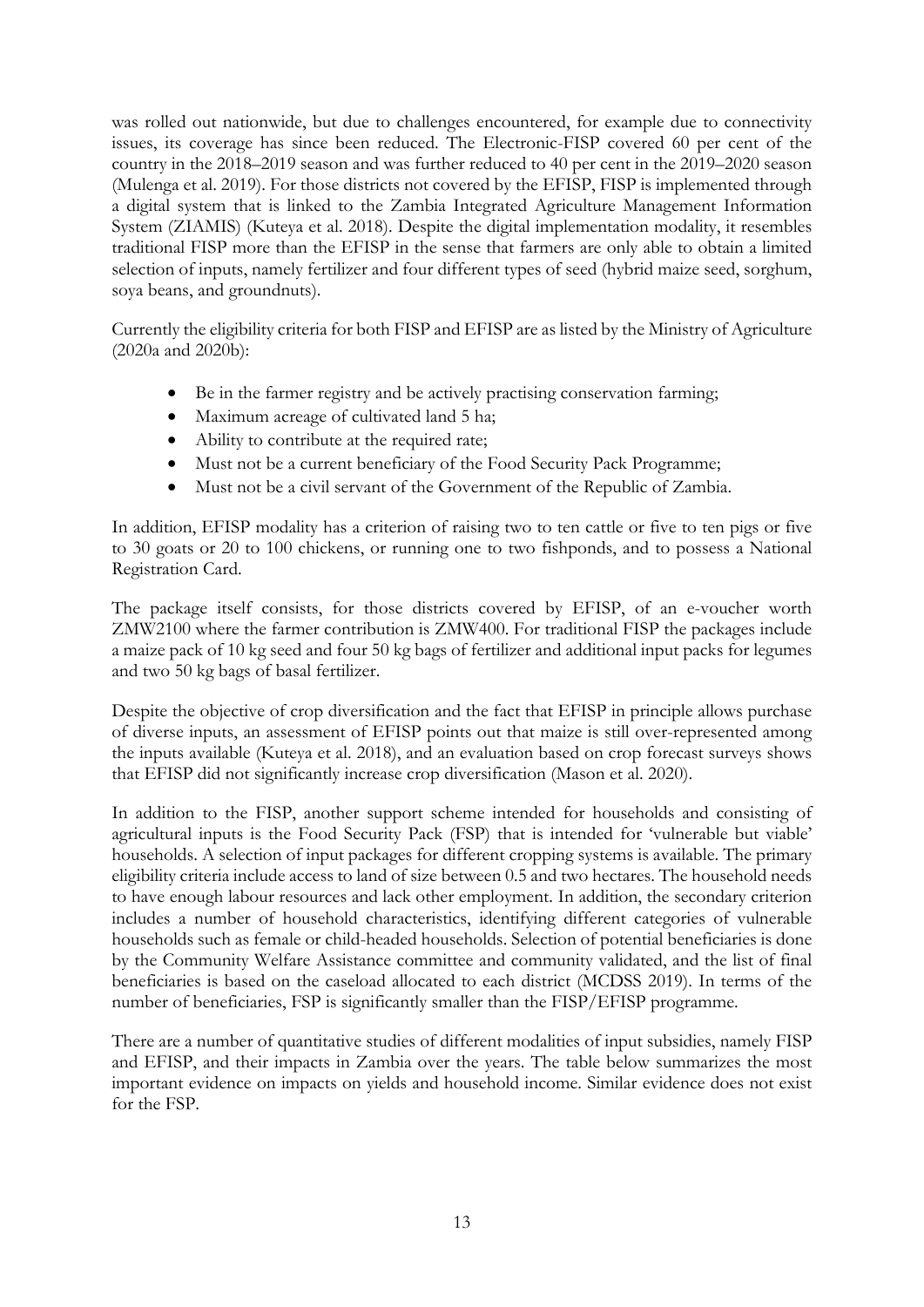| <b>Study</b>           | Modality of the scheme,<br>and the element studied   | <b>Years and data</b>                                                                                                                                         | <b>Result</b>                                                                                                                                                                                                                                                                                                                            |
|------------------------|------------------------------------------------------|---------------------------------------------------------------------------------------------------------------------------------------------------------------|------------------------------------------------------------------------------------------------------------------------------------------------------------------------------------------------------------------------------------------------------------------------------------------------------------------------------------------|
| Burke et al. (2012)    | Study on average product<br>of fertilizer in general | Household panel data, waves<br>2004 and 2008 (Food<br><b>Security Research Project</b><br>and the Central Statistical<br>Office)                              | Depending on acreage,<br>average product of 1 kg top<br>dressing and basal fertilizer<br>per ha varies 3.73-3.48 kg of<br>maize                                                                                                                                                                                                          |
| Mason et al. (2013)    | <b>Traditional FISP</b>                              | Supplemental Survey (SS),<br>household panel survey<br>implemented in 2001, 2004,<br>and 2008, including<br>households cultivating less<br>than 20 ha of land | Average elasticity of maize<br>output with respect to<br>subsidized fertilizer:<br>For all 0.048<br>For those who received<br>subsidy 0.37<br>Marginal impact: 1 kg of<br>fertilizer increases maize<br>output by 1.88 kg                                                                                                                |
| Mason and Tembo (2015) | FSP, traditional FISP<br>fertilizer                  | Supplemental Survey (SS),<br>as above, and Rural<br>Agricultural Livelihoods<br>Survey (RALS) 2012                                                            | 200-kg increase in FISP<br>fertilizer: impact on total<br>household income<br>ZMK1,140,000 or 7.7% and<br>impact on total income per<br>adult equivalent by<br>ZMK223,800 or 6.9% impact<br>on poverty: 2.7 percentage<br>points decrease in severity of<br>poverty and 3.6 percentage<br>points decrease of extreme<br>poverty severity |

Table 1: Evidence on impacts on yields and household income in Zambia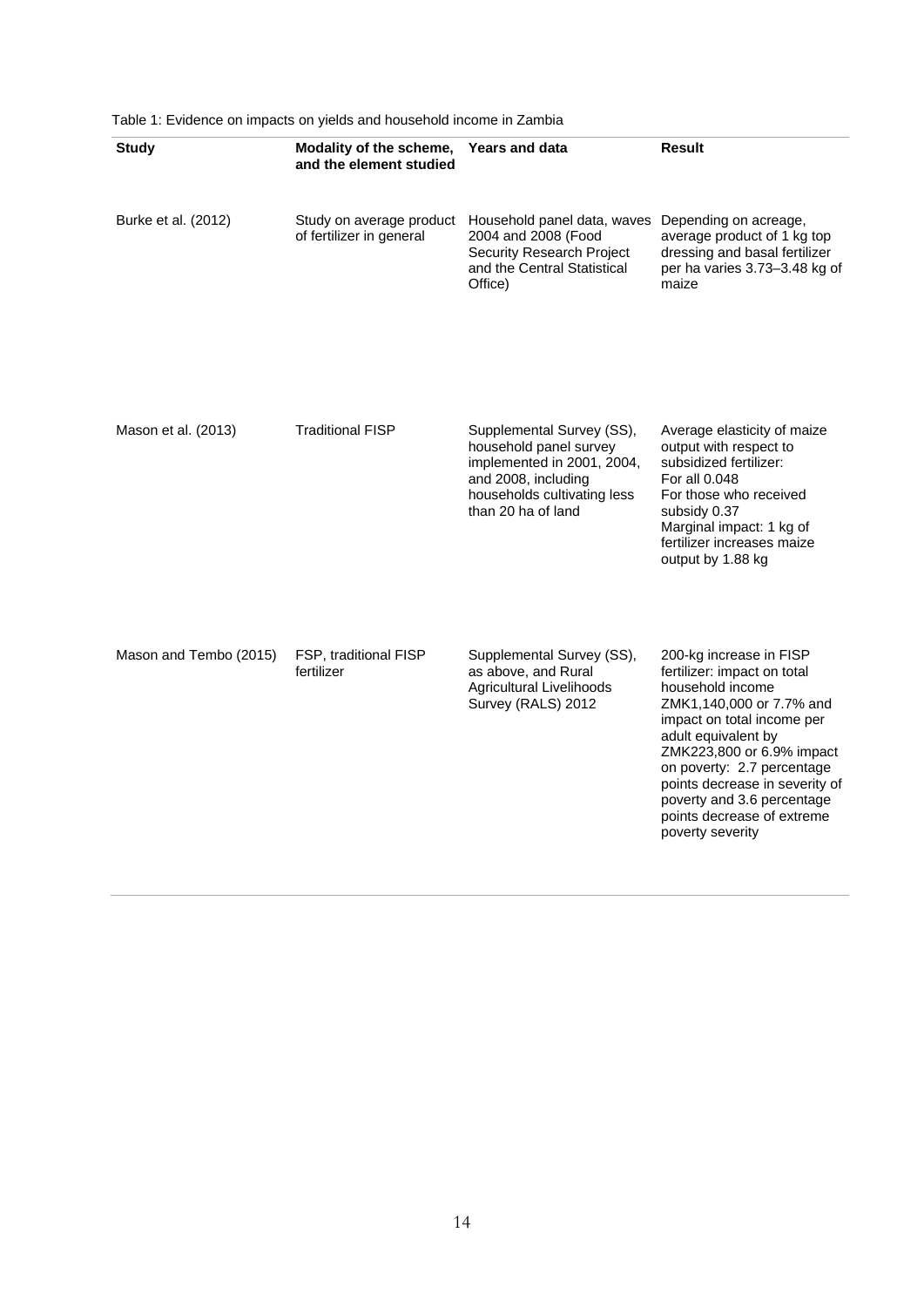| Jayne et al. (2013)    | FISP fertilizer, crowding<br>out                                                                            | Supplemental Survey, as<br>above                                                                                                           | Unconditional average partial<br>effects (APEs) of a 1 kg<br>increase in the quantity of<br>subsidized fertilizer received<br>by a household on the<br>kilograms of commercial<br>fertilizer purchased, not<br>accounting for program<br>diversion: -0.134<br>Low private sector fertilizer<br>retailer activity zone (PSA):<br>$-0.070$<br>High PSA: -0.228<br>Bottom 50% landholding:<br>$-0.110$<br>Top 50% landholding: -0.210 |
|------------------------|-------------------------------------------------------------------------------------------------------------|--------------------------------------------------------------------------------------------------------------------------------------------|------------------------------------------------------------------------------------------------------------------------------------------------------------------------------------------------------------------------------------------------------------------------------------------------------------------------------------------------------------------------------------------------------------------------------------|
| Mason and Smale (2013) | Hybrid maize seed                                                                                           | Representative panel survey<br>of smallholder farm<br>households in 70 districts of<br>Zambia, three waves 1999-<br>2000, 2002-03, 2006-07 | 10 kg hybrid maize seed<br>adds 106 kg of maize<br>harvested, which is equal to<br>1.1% increase in income<br>(average household income<br>ZMK131,000)                                                                                                                                                                                                                                                                             |
| Burke et al. (2019)    | Response rates of<br>fertilizer application in<br>different acro-ecological<br>conditions and profitability | Subset of RALS 2012                                                                                                                        | 0-7 kg maize per kg fertilizer                                                                                                                                                                                                                                                                                                                                                                                                     |
| Mason et al. (2020)    | Impact of EFISP<br>compared to traditional<br><b>FISP</b>                                                   | Crop forecast surveys<br>2013/14-2016/17                                                                                                   | No significant impacts on<br>crop diversity and no or<br>negative effect on input use,<br>likely due to implementation<br>issues                                                                                                                                                                                                                                                                                                   |

Source: authors' compilation based on studies cited in the table.

#### **4 Survey of relevant data: household and agricultural surveys in SOUTHMOD countries**

In this section we describe the available agricultural and household datasets in SOUTHMOD countries with potential to be used for modelling agricultural policies. When the dataset underlying the respective country model is not adequate to simulate eligibility for fertilizer/input subsidies, in some instances other datasets may be used to complement the model through imputation, though in other cases agricultural surveys that are carried out separately from the main household expenditure survey would provide a better alternative for microsimulation exercises regarding agricultural production. Specifically, the focus is on the feasibility of simulating the main policies described in the previous section, or instruments with similar modalities for each country. Simulation can of course also be forward looking and intended for assessing the distributional impacts of a hypothetical scheme, hence we also try to provide more general commentary on whether typical schemes could be included in the models.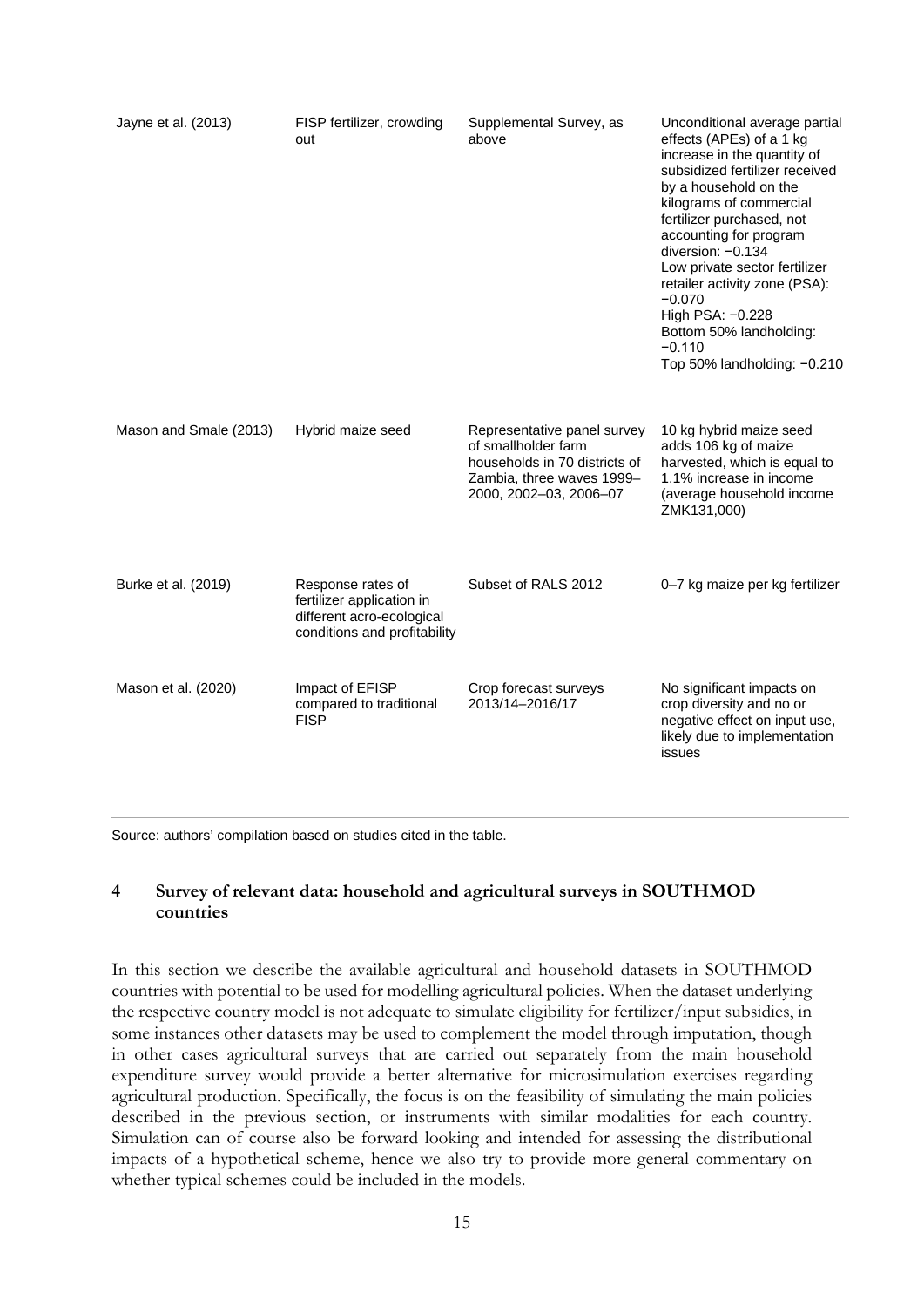From the SOUTHMOD countries Ethiopia, United Republic of Tanzania, and Uganda, we have household datasets designed following the World Bank Living Standards Measurement Survey – Integrated Surveys on Agriculture (LSMS-ISA) approach, and hence have extensive modules on agricultural production, including the methods of production such as the use of inputs, how they have been obtained, and at which price. As described in Section 2, such data allow incorporating the implications of changes in effective input prices and following changes in the use of inputs.

However, out of these, only in the case of Ethiopia the LSMS-ISA survey is integrated into the SOUTHMOD country model. In addition, the household surveys underlying the SOUTHMOD models in Ghana, United Republic of Tanzania, and Zambia have fairly detailed questions regarding households' agricultural production, including the use of inputs, where they were purchased, and at what price, as well as crops produced and sold. They also typically, though not always, have details on cultivated land area, capturing some of the main eligibility criteria that are used for defining the target group in the context of direct input subsidies, with the exception of Zambia where cooperative membership is a criterion for accessing the inputs.

Many programmes that provide specific packages to eligible households actually or implicitly include additional criteria, such as being registered or having identification documents, participation in extension programmes, and furthermore criteria that are more challenging to simulate precisely, such as ability to pay one's own contribution or willingness to participate. Identification of beneficiaries is also often made with the assistance of local actors, such as extension officers which may leave scope for discretion.

In some instances, the data or an alternative dataset identify whether the household has received subsidized inputs. For example, in the case of Zambia, the eligibility criteria of being a cooperative or farmers' group member is not recorded in the SOUTHMOD dataset, though the question on the source of inputs allows a rough approximation of such variable in the case of direct distribution. However, the more recent changes in eligibility and implementation may have implications for the relevance of the question in later years, but an available additional dataset, the Rural Agricultural Livelihoods Survey, allows imputation of either beneficiary status or cooperative membership.<sup>[11](#page-18-0)</sup>

There are significant differences in the datasets underlying the SOUTHMOD models between countries. Uganda and Mozambique have limited amount of information on agricultural activities, and the main household expenditure dataset underlying the SOUTHMOD models is focused on income sources and total expenditure. The *Inquérito sobre Orcamento Familiar* (IOF) household data for Mozambique previously included a section on agricultural production, but the wave currently underlying the model has instead a module on exposure to shocks. The household dataset underlying the Ugandan model is not specifically geared towards agricultural production and has limited information on it, but instead household incomes and consumption are documented in detail. In such cases simulation exercises might be better carried out as ad hoc simulations with more extensive agricultural surveys, in the case of Uganda the National Panel Survey and/or the Annual Agricultural Survey or in the case of Mozambique *Trabalho de Inquérito Agrícola/Inquérito Agrícola Integrado* (TIA/IAI).

<span id="page-18-0"></span><sup>&</sup>lt;sup>11</sup> Imputation is based on matching households with the same characteristics in the two datasets that are used. This implies that one can examine the typical farming behaviour of certain types of households.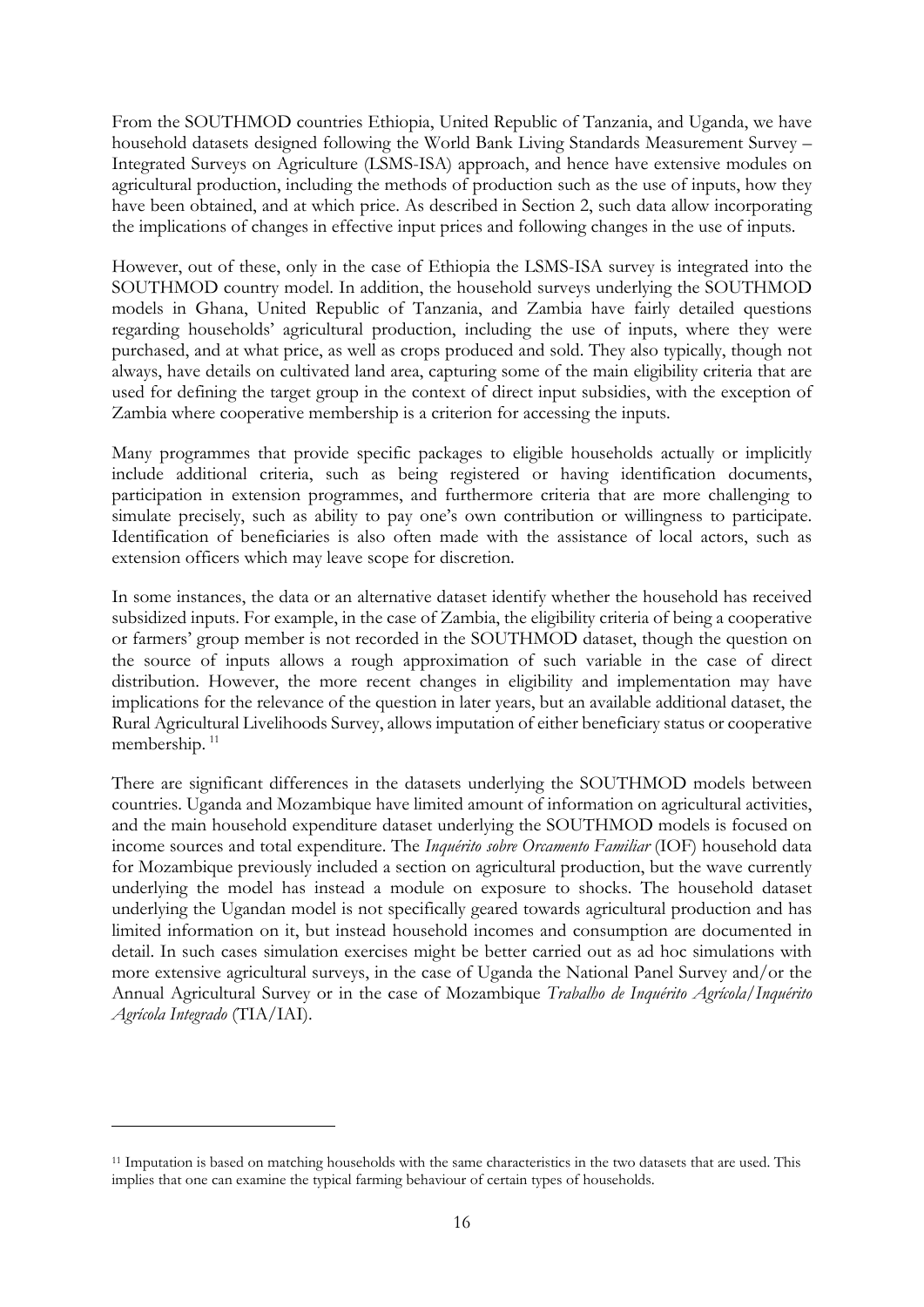#### The information on the main datasets is summarized in Table 2.

Table 2: Availability of variables needed for simulating the main agricultural subsidy programmes in the underlying datasets of SOUTHMOD models.

| Data                              | The main data,<br>sample and year,<br>sampling frame         | Information on<br>agricultural<br>activities                                                                                                                                                 | Information on<br>agricultural input<br>use and price                                                                                                                                | Information on the<br>source of inputs                                                                                                                                                     | Information on the<br>eligibility variables<br>of the main input<br>programme                                                                                                                                                                                                                |
|-----------------------------------|--------------------------------------------------------------|----------------------------------------------------------------------------------------------------------------------------------------------------------------------------------------------|--------------------------------------------------------------------------------------------------------------------------------------------------------------------------------------|--------------------------------------------------------------------------------------------------------------------------------------------------------------------------------------------|----------------------------------------------------------------------------------------------------------------------------------------------------------------------------------------------------------------------------------------------------------------------------------------------|
| Ethiopia                          | Ethiopian Socio-<br>Economic Survey<br>$2013 - 14$           | Yes                                                                                                                                                                                          | Yes<br>Urea, DAP, other<br>inorganic, purchase<br>quantity, and value<br>Seed,<br>traditional/improved/i<br>mproved recycled,<br>purchase quantity,<br>and value<br>Source indicated | Yes                                                                                                                                                                                        | n/a                                                                                                                                                                                                                                                                                          |
| Ghana                             | Ghana Living<br><b>Standards Survey</b><br>(GLSS7) 2017      | Yes                                                                                                                                                                                          | Total value of<br>inorganic fertilizer<br>purchases<br>Total value of seed<br>and seedlings                                                                                          | Yes, source<br>indicated, including<br>MoFA, but the data<br>precedes the current<br>programme PJF                                                                                         | Yes, Smallholder<br>farmers with 0.4-2<br>ha of land                                                                                                                                                                                                                                         |
| Mozambique                        | Inquérito ao<br>Orçamento Familiar<br>$2014 - 15$            | In previous waves<br>the data has covered<br>agricultural activities,<br>but in the 2014/15<br>wave the detailed<br>questions on<br>agriculture were<br>replaced with<br>questions on shocks | No                                                                                                                                                                                   | No<br>Receipt of in-kind<br>benefits from non-<br>profit and religious<br>institutions<br>Community-level<br>question on whether<br>extension<br>service/technical<br>support is available | No, only the number<br>of economically<br>active persons and<br>whether have been<br>affected by natural<br>disasters                                                                                                                                                                        |
| United<br>Republic of<br>Tanzania | Tanzania Household<br><b>Budget Survey</b><br>2017-2018      | Yes                                                                                                                                                                                          | Yes<br>For each crop:<br>Quantity and value of<br>inorganic fertilizer<br>purchased<br>Quantity and value of<br>seed purchased<br>Total value of inputs<br>obtained on credit        | No                                                                                                                                                                                         | n/a                                                                                                                                                                                                                                                                                          |
| Uganda                            | Uganda National<br><b>Household Survey</b><br>(UNHS) 2016-17 | Only income from<br>crop farming (cash<br>and in kind),<br>engagement in<br>agricultural activities<br>as employment, and<br>estimated value of<br>land possessed                            | No                                                                                                                                                                                   | No                                                                                                                                                                                         | n/a<br>Availability of<br>extension services in<br>the community                                                                                                                                                                                                                             |
| Zambia                            | <b>Living Conditions</b><br><b>Monitoring Survey</b><br>2015 | Yes                                                                                                                                                                                          | Total expenditure on<br>inorganic fertilizer<br>and seed and<br>seedlings                                                                                                            | Yes                                                                                                                                                                                        | Land area: yes,<br>cultivated land<br>Cooperative<br>membership: no<br>Registration: no<br>Not concurrently<br>benefiting from the<br><b>Food Security Pack</b><br>Programme: no<br>Not employed by the<br>Government of the<br>Republic of Zambia<br>(civil servant): yes<br>Livestock: yes |

Sources: authors' compilation based on CSA (2020), GSS (2018), INE (2015), MoFP-PED et al. (2020), UBOS (2018), CSO and World Bank (2015).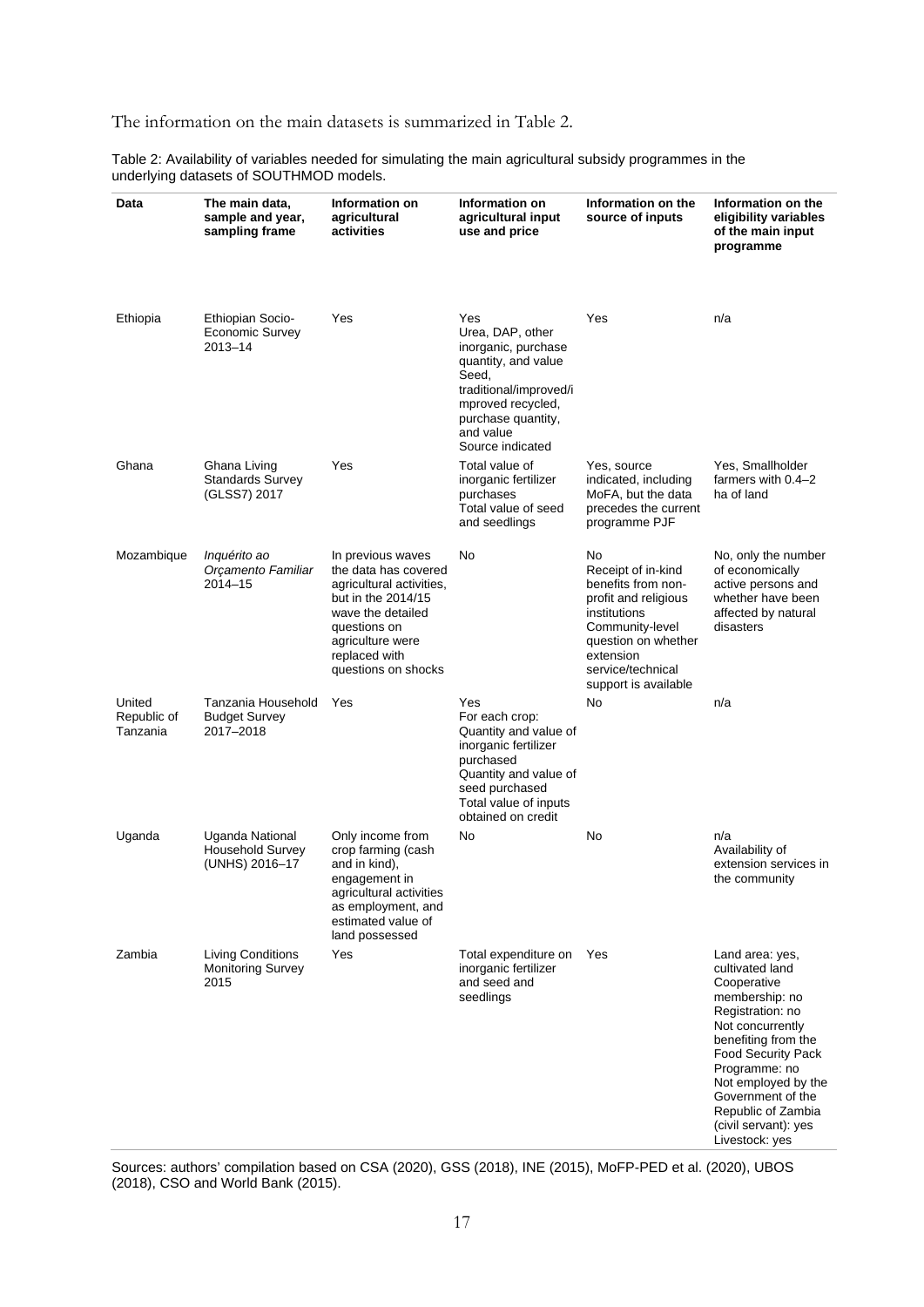#### **5 Mapping the feasibility of inclusion of agricultural policies in SOUTHMOD models**

Overall, for most countries included in the study, there is some scope for simulating the existing input subsidy programmes, at bare minimum as expected increase in disposable income, subject to some, though not all, eligibility criteria. In some instances, however, it would be better to carry out the analysis by using alternative agricultural datasets. It can also be the case that alternative datasets are necessary for a reliable analysis. In case of incomplete take up, the SOUTHMOD models offer a functionality which allows making different assumptions about the take-up rates of policies.

In the case of Ethiopia, simulation of agricultural policies is possible, as there is information on prices and quantities, and there are no limitations to eligibility. For Ghana, given the large amount, of information in the household dataset, in principle eligibility can be simulated. The data has information on the current source of inputs, but the PJF programme was not yet operational in the year the data was collected. Though the broader eligibility criteria are included, it is not clear whether all eligible households are able to participate. Nevertheless, at least simulation of eligibility in principle is possible.

For Mozambique the most recent data does not include information on agricultural activities or use of inputs, though there are reasonable estimates of second order effects that such a scheme could provide. Given the small coverage of the scheme, simulating the scheme itself with a national-level dataset may not be particularly useful either, but simulation of a scale up of similar schemes would be of interest, though agricultural datasets such as TIA/IAI may be better suited to this purpose.

For the United Republic of Tanzania, subject to information on the impact of block procurement on prices, it is possible to simulate the policy. However, the main weakness of the data is that it does not include acreage of cultivated land, which limits the possibilities of taking into account second order effects, unless land is approximated from the outputs.

The household dataset underlying Uganda's country model is much more limited in terms of information on agriculture. The universal nature of the subsidy as such would allow broad simulation of overall eligibility simply by using information on land access and income generated from agriculture, but there are limited opportunities for exploring its impact other than at the level of disposable income. There is to our knowledge no fixed value for the input package or its contents, which makes it difficult to estimate the distributional impact, except through the intended minimum level of income generation.

In the case of Zambia, the microZAMOD model already includes a basic simulation of FISP. This simulation relies on approximation of likely cooperative membership by those households who actually obtained inputs from cooperatives in 2015 rather than fully modelling eligibility conditions and matching the total number of beneficiaries to figures obtained from administrative sources. Access to the programme or some of the eligibility criteria such as cooperative membership can be imputed by using an alternative dataset, namely the Rural Agricultural Livelihoods Survey (RALS). The large number of existing impact estimates also allows simulation of second order effects.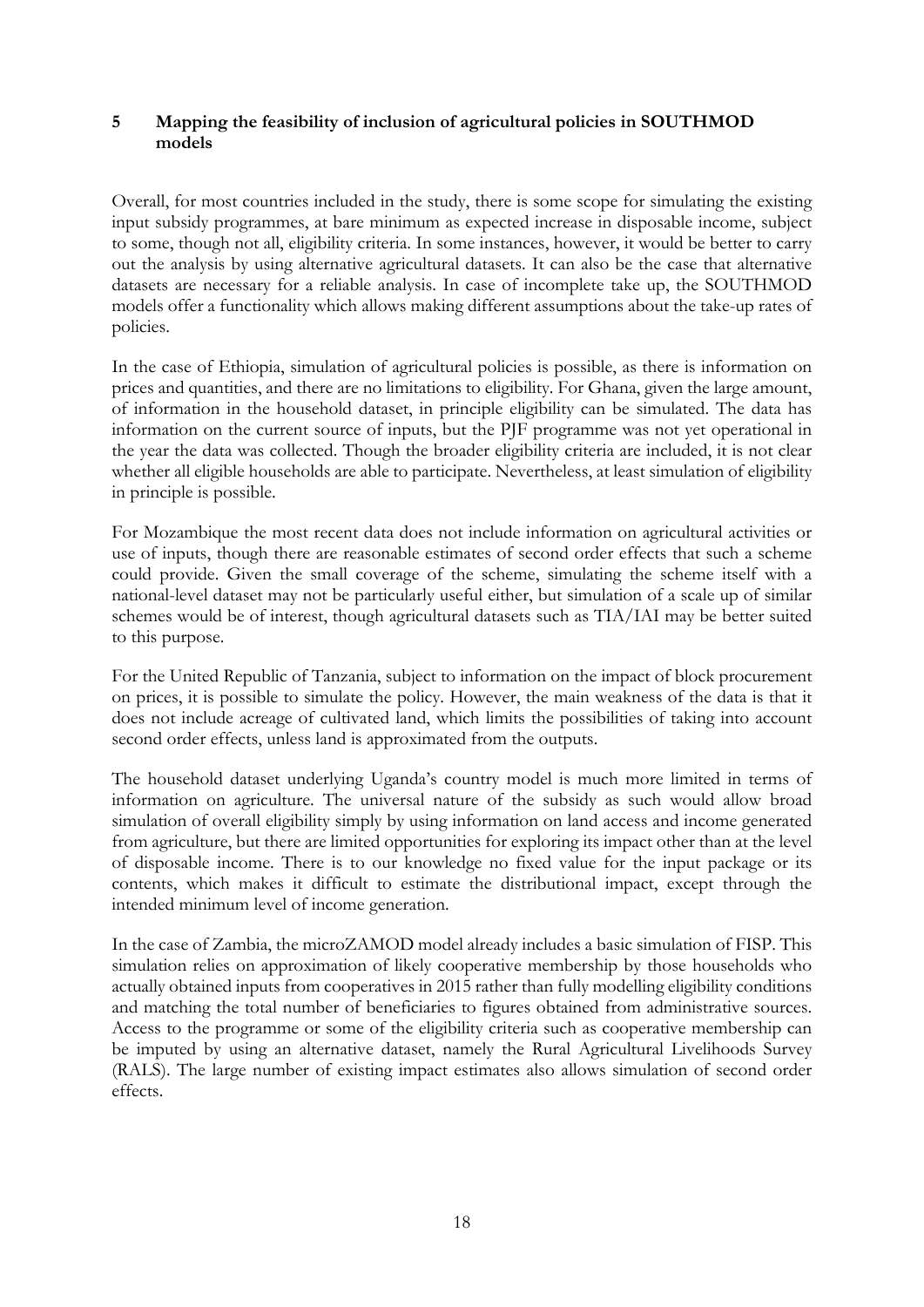#### **6 Recommendations**

Agricultural subsidies may have important distributional consequences. In particular, different solutions in the operationalization of such subsidies can significantly influence their impacts across different socioeconomic groups of farmers. In addition, subsidy reforms, financed by different changes in tax policies, also differ in terms of their distributional impacts. Examining the joint influence of agricultural policies and other tax and benefit arrangements requires an integrated approach. Tax/benefit microsimulation models, augmented with agricultural policy modelling, provide a promising avenue forward to tackle such research objectives and open up a way to evidence-based decisions in these policy spheres.

The type of research which can be conducted using such tools includes examining the comprehensive distributional impacts of alternative ways of organizing agricultural policies. This analysis can also include examining potential ways of financing such reforms so that the entire package would be revenue neutral. In addition, the distributional impacts of scaling down regressive input subsidies and using the money to finance direct social benefits (with different targeting options) can be investigated. These questions can be examined in a static way (assuming no behavioural changes) or by incorporating changes in agricultural practices. This also implies that the impacts on agriculture of all tax and benefit policies may also be analysed. A coordinated approach between agricultural subsidies and social protection programmes might also help alleviate vulnerability to poverty which is tied to seasonality and unpredictability of weather conditions.

This scoping note reviewed the feasibility of integrating agricultural input subsidies into SOUTHMOD tax/benefit microsimulation models. We reviewed the existing agricultural practices in those African countries which are included in the SOUTHMOD project and the available datasets. We also discussed the conceptual bases for the modelling. Some crude simulation of agricultural policies is possible in all country models. On the basis of the availability of the required information in the data that underpin the models and the details of the relevant policies, it appears that the credibility of simulation is most promising for three countries: Ethiopia, Ghana, and Zambia. In all these countries, the underpinning dataset (together with imputation from auxiliary data) and the policy rules are such that comprehensive and reasonably accurate simulation is possible. We therefore recommend starting this research endeavour in some or all of these countries.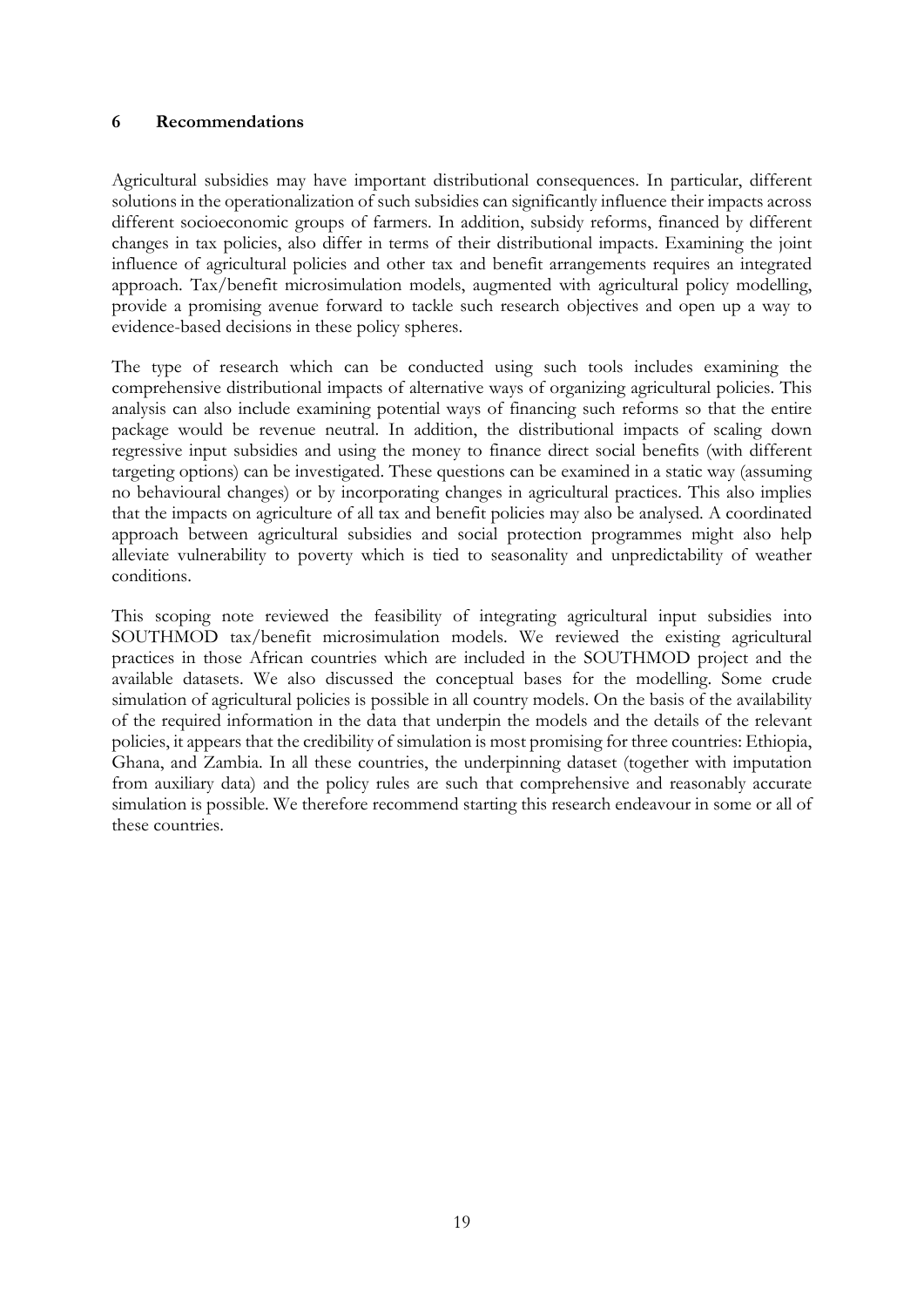#### **References**

- ACB (2019). *Input Subsidies in Mozambique: The Future of Peasant Farmers and their Seed Systems*. Johannesburg: African Centre for Biodiversity.
- Alem, Y., M. Bezabih, M. Kassie, M., and P. Zikhali (2010). 'Does Fertilizer Use Respond to Rainfall Variability? Panel Data Evidence from Ethiopia'. *Agricultural Economics*, 41(2): 165–75. <https://doi.org/10.1111/j.1574-0862.2009.00436.x>
- Asfaw, S., A. Carraro, B. Davis, S. Handa, and D. Seidenfeld (2017). 'Cash Transfer Programmes, Weather Shocks and Household Welfare: Evidence from a Randomised Experiment in Zambia'. *Journal of Development Effectiveness*, 9(4): 419–42. <https://doi.org/10.1080/19439342.2017.1377751>
- Azumah, S.B., and A. Zakaria (2019). 'Fertilizer Subsidy and Rice Productivity in Ghana: A Microeconomic Study'. *Journal of Agricultural Studies*, 7(1), 82–102. <https://doi.org/10.5296/jas.v7i1.14367>
- Bachewe, F.N., G. Berhane, B. Minten, and A.S. Taffesse (2018). 'Agricultural Transformation in Africa? Assessing the Evidence in Ethiopia'. *World Development*, 105: 286–98. <https://doi.org/10.1016/j.worlddev.2017.05.041>
- BMAU (2017). 'Distribution of Inputs by NAADS/Operation Wealth Creation: What Are some of the Benefits to Farmers?' BMAU Briefing Paper 27/17. Kampala: Budget Monitoring and Accountability Unit, Ministry of Finance, Planning and Economic Development.
- Bold, T., C.K Kaizzi, J. Svensson, and D. Yanagizawa-Drott (2017). 'Lemon Technologies and Adoption: Measurement, Theory and Evidence from Agricultural Markets in Uganda'. *The Quarterly Journal of Economics*, 132(3):1055–100.<https://doi.org/10.1093/qje/qjx009>
- Burke, W.J., T.S. Jayne, and N.J. Sitko (2012). 'Can the FISP more Effectively Achieve Food Production and Poverty Reduction Goals?' FSRP Policy Synthesis 51. Food Security Research Project, Lusaka. <https://doi.org/10.22004/ag.econ.123208>
- Burke, W., E. Frossard, S. Kabwe, and T. Jayne (2019). 'Understanding Fertilizer Adoption and Effectiveness on Maize in Zambia'. *Food Policy*, 86: 101721. <https://doi.org/10.1016/j.foodpol.2019.05.004>
- Cameron, A., C. Derlagen, and K. Pauw (2017). *Options for Reducing Fertilizer Prices for Smallholder Farmers in Tanzania*. Prepared for the Ministry of Agriculture, Livestock and Fisheries (MALF), United Republic of Tanzania, June 2016. Policy Report. MAFAP (Monitoring and Analyzing Food and Agricultural Policies). Rome: FAO.
- Castañeda, A., D. Doan, D. Newhouse, M.C. Nguyen, H. Uematsu, and J.P. Azevedo (2018). 'A New Profile of the Global Poor'. World Development, 10: 250–67. <https://doi.org/10.1016/j.worlddev.2017.08.002>
- Carter, M.R., R. Laajaj, and D. Yang (2013). 'The Impact of Voucher Coupons on the Uptake of Fertilizer and Improved Seeds: Evidence from a Randomized Trial in Mozambique'. *American Journal of Agricultural Economics*, 95(5),1345–51.<https://doi.org/10.1093/ajae/aat040>
- Carter, M.R., R. Laajaj, and D. Yang (2014). 'Subsidies and the Persistence of Technology Adoption: Field experimental Evidence from Mozambique'. NBEW Working Paper 20465. Cambridge, MA: National Bureau of Economic Research.<https://doi.org/10.3386/w20465>
- Chapoto, A., and M. Subakanya (2020). *Rural Agricultural Livelihoods Survey 2019 Report*. Lusaka: Indaba Agricultural Policy Research Institute (IAPRI).
- Christiaensen, L, and W. Martin (2018). 'Agriculture, Structural Transformation and Poverty Reduction: Eight New Insights'. *World Development*, 109: 413–16. <https://doi.org/10.1016/j.worlddev.2018.05.027>
- Correa, J., S. Daidone, and N. Sitko (2021). 'The Missing Link: Understanding the Role of Social Protection in Fostering Sustainable Food System Transformation in Africa'. In AGRA (ed.), *A*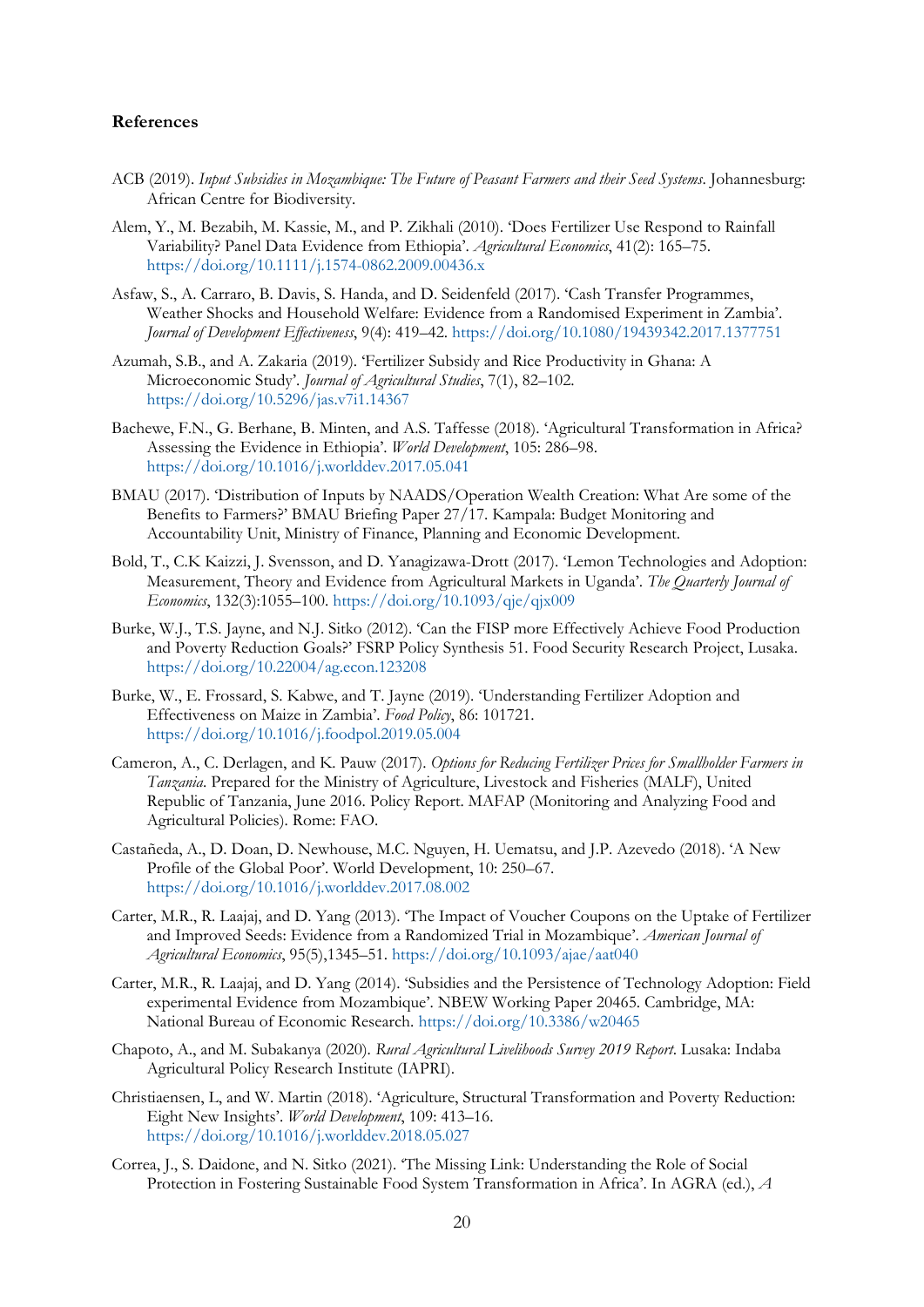*Decade of Action: Building Sustainable and Resilient Food Systems in Africa* (Issue 9). Nairobi: Alliance for a Green Revolution in Africa (AGRA).

- Croppenstedt, A., M. Demeke, and M.M. Meschi (2003). 'Technology Adoption in the Presence of Constraints: The Case of Fertilizer Demand in Ethiopia'. *Review of Development Economics*, 7(1): 58–70. <https://doi.org/10.1111/1467-9361.00175>
- CSA (2020). *Living Standards Measurement Study Integrated Surveys of Agriculture (LSMS-ISA)*. Addis Ababa: Central Statistics Agency of Ethiopia.
- CSO and World Bank (2015). *Zambia Living Conditions Monitoring Survey 2015*. Central Statistical Office Zambia and World Bank.
- Daidone, S., B. Davis, S. Handa, and P. Winters (2019). 'The Household and Individual-Level Productive Impacts of Cash Transfer Programs in Sub-Saharan Africa'. *American Journal Of Agricultural Economics*, 101(5): 1401–31.<https://doi.org/10.1093/ajae/aay113>
- De Vletter, F. (2018). *Rapid Impact Assessment Of The FAO E-Voucher Scheme*. FAO, Unpublished Report.
- Duflo, E., M. Kremer, and J. Robinson (2011). 'Nudging Farmers to Use Fertilizer: Theory and Experimental Evidence from Kenya'. *American Economic Review*, 101(6): 2350–90. <https://doi.org/10.1257/aer.101.6.2350>
- Druilhe, Z., J. and Barreiro-Hurlé (2012). 'Fertilizer Subsidies in Sub-Saharan Africa'. ESA Working Paper 12-04. Rome: FAO.
- FAO (2016a). *Strengthening Coherence between Agriculture and Social Protection to Combat Poverty and Hunger in Africa: Framework for Analysis and Action*. Rome: FAO.
- FAO (2016b). *Country Fact Sheet On Food And Agriculture Policy And Trends – Mozambique*. Rome: FAO.
- Vinci, I. (2018). *Strengthening Coherence between Agriculture and Social Protection to Combat Poverty and Hunger.*  [Case Study: Uganda]. FAO, Unpublished Report.
- FAO (2019). *FAO Framework on Rural Extreme Poverty: Towards Reaching Target 1.1 of the Sustainable Development Goals*. FAO: Rome.
- FAO (2020). *Programme MDG1c: Reducing Hunger in Mozambique. Case Study: E-Vouchers*. MDG1c Programme funded by the European Union; implemented by FAO, IFAD, and WFP; under the coordination of the Mozambican Technical Secretariat for Food and Nutrition Security. Available at: <https://www.fao.org/publications/card/en/c/CB0498EN/> (accessed November 2021).
- Filipski, M.J., J.E. Taylor, K.E. Thome, and B. Davis (2015). 'Effects of Treatment beyond the Treated: A General Equilibrium Impact Evaluation of Lesotho's Cash Grants Program'. *Agricultural Economics*, 46(2): 227–43. <https://doi.org/10.1111/agec.12153>
- Gine, X., S. Patel, C. Cuellar-Martinez, S. McCoy, and R. Lauren (2015). *Enhancing Food Production and Food Security Through Improved Inputs: An Evaluation of Tanzania's National Agricultural Input Voucher Scheme with a Focus on Gender Impacts*. 3ie Impact Evaluation Report 23. New Delhi: International Initiative for Impact Evaluation (3ie).
- Goyal, A., and J. Nash (2017). *Reaping Richer Returns: Public Spending Priorities for African Agriculture Productivity Growth*. Africa Development Forum series. Washington, DC: World Bank. [https://doi.org/10.1596/978-1-4648-0937-8.](https://doi.org/10.1596/978-1-4648-0937-8)
- GSS (2018). 'Ghana Living Standard Survey (GLSS 7)'. Accra: Ghana Statistical Service.
- Gubbels, P. (2019). 'How to Sustainably Intensify Agriculture in Ghana? Recommendations for Expanding the Focus of the Planting for Food and Jobs Programme'. SAIRLA Policy Briefing Paper. Ghana: IIED/Groundswell.
- Handa, S., L. Natali, D. Seidenfeld, G. Tembo, and B. Davis (2018). 'Can Unconditional Cash Transfers Raise Long-Term Living Standards? Evidence from Zambia'. *Journal of Development Economics*, 133: 42–65,<https://doi.org/10.1016/j.jdeveco.2018.01.008>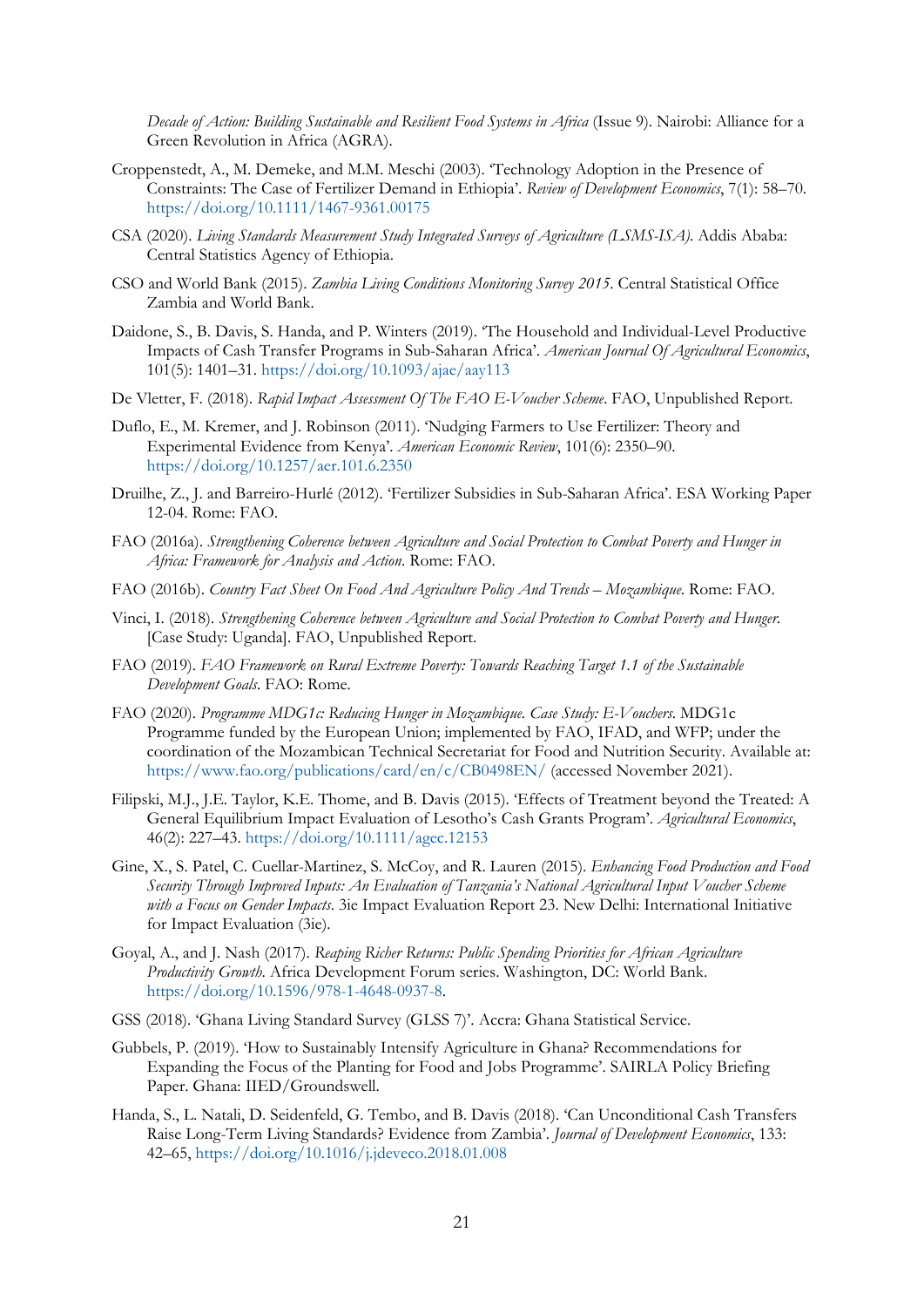- Harman, L., and A. Chapoto (2017). *FISP and FRA Reforms: Investing Savings into a Package of Smart Social Protection Schemes for Zambia*. Lusaka: Indaba Agricultural Policy Research Institute (IAPRI).
- Hemming, D.J., E.W. Chirwa, A. Dorward, H.J. Ruffhead, R. Hill, J. Osborn, L. Langer, L. Harman, H. Asaoka, C. Coffey, and D. Phillips (2018). 'Agricultural Input Subsidies for Improving Productivity, Farm Income, Consumer Welfare and Wider Growth in Low- and Lower-Middle-Income Countries: A Systematic Review'. *Campbell Systematic Reviews*, 14(1): 1–153. <https://doi.org/10.4073/csr.2018.4>
- Holden, S.T. (2019). 'Economics of Farm Input Subsidies in Africa'. *Annual Review of Resource Economics*, 11, 501–22.<https://doi.org/10.1146/annurev-resource-100518-094002>
- Houssou, N., K.S. Andam, and A.A. Collins (2017). 'Can Better Targeting Improve the Effectiveness of Ghana's Fertilizer Subsidy Program?' IFPRI Discussion Paper 1605. Washington, DC: International Food Policy Research Institute. Available at: <http://ebrary.ifpri.org/cdm/ref/collection/p15738coll2/id/131068> (accessed December 2021).
- Houssou, N., C. Asante-Addo, K.S. Andam, and C. Ragasa (2019). How Can African Governments Reach Poor Farmers with fertiliser Subsidies? Exploring a Targeting Approach in Ghana. *The Journal of Development Studies*, 55(9): 1983–2007.<https://doi.org/10.1080/00220388.2018.1528353>
- INE (2015). *Relatório Final do Inquérito ao Orçamento Familiar- IOF 2014/15*. Maputo: Instituto Nacional de Estatística.
- Jayne, T.S., D. Mather, N. Mason, and J. Ricker-Gilbert (2013). 'How Do Fertilizer Subsidy Programs Affect Total Fertilizer Use in Sub-Saharan Africa? Crowding out, Diversion, and Benefit/Cost Assessments'. *Agricultural Economics*, 44: 687–703.<https://doi.org/10.1111/agec.12082>
- Jayne, T., N. Mason, W. Burke, and J. Ariga (2018). 'Review: Taking Stock of Africa's Second-Generation Agricultural Input Subsidy Programs'. *Food Policy*, 75: 1–14. <https://doi.org/10.1016/j.foodpol.2018.01.003>
- Jayne, T., and S. Rashid (2013). 'Input Subsidy Programs in Sub‐Saharan Africa: A Synthesis of Recent Evidence'. *Agricultural Economics*, 44: 547–62.<https://doi.org/10.1111/agec.12073>
- Jonasson, E., M. Filipski, J. Brooks, J.E. Taylor (2014). 'Modeling the Welfare Impacts of agricultural policies in developing countries'. *Journal of Policy Modeling*, 36(1): 63–82. <https://doi.org/10.1016/j.jpolmod.2013.10.002>
- Mulenga, B., M. Kabisa, and A. Chapoto (2019). *Zambia Agriculture Status Report 2019*. Lusaka: Indaba Agricultural Policy Research Institute (IAPRI).
- Kuteya, A.N., C. Lukamaa, and V.C. Malatab (2018). *Review Of E-Fisp Performance During 2017/2018 Agricultural Season Monitoring Report*. Lusaka: Indaba Agricultural Policy Research Institute (IAPRI).
- Larson, D.F., and D. Zerfu (2010). 'Incomplete Markets and Fertilizer Use: Evidence from Ethiopia'. Policy Research Working Paper. Washington, DC: World Bank. [https://doi.org/10.1596/1813-](https://doi.org/10.1596/1813-9450-5235) [9450-5235](https://doi.org/10.1596/1813-9450-5235)
- Legesse, E.E., A.K. Srivastava, A. Kuhn, T. Gaiser (2019). 'Household Welfare Implications of Better Fertilizer Access and Lower Use Inefficiency: Long-Term Scenarios for Ethiopia'. *Sustainability*, 11(14): 3952. <https://doi.org/10.3390/su11143952>
- Lustig, N. (2018). *Commitment to Equity Handbook: Estimating the Impact of Fiscal Policy on Inequality and Poverty*. Washington, DC: Brookings Institution Press.
- Mason, N., T.S. Jayne, and R. Mofy-Mukuka (2013). 'Zambia's Input Subsidy Programs'. *Agricultural Economics*, 44: 613–28.<https://doi.org/10.1111/agec.12077>
- Mason, N., and M. Smale(2013). 'Impacts of Subsidized Hybrid Seed on Indicators of Economic Well-Being among Smallholder Maize Growers in Zambia'. *Agricultural Economics*, 44: 659–70.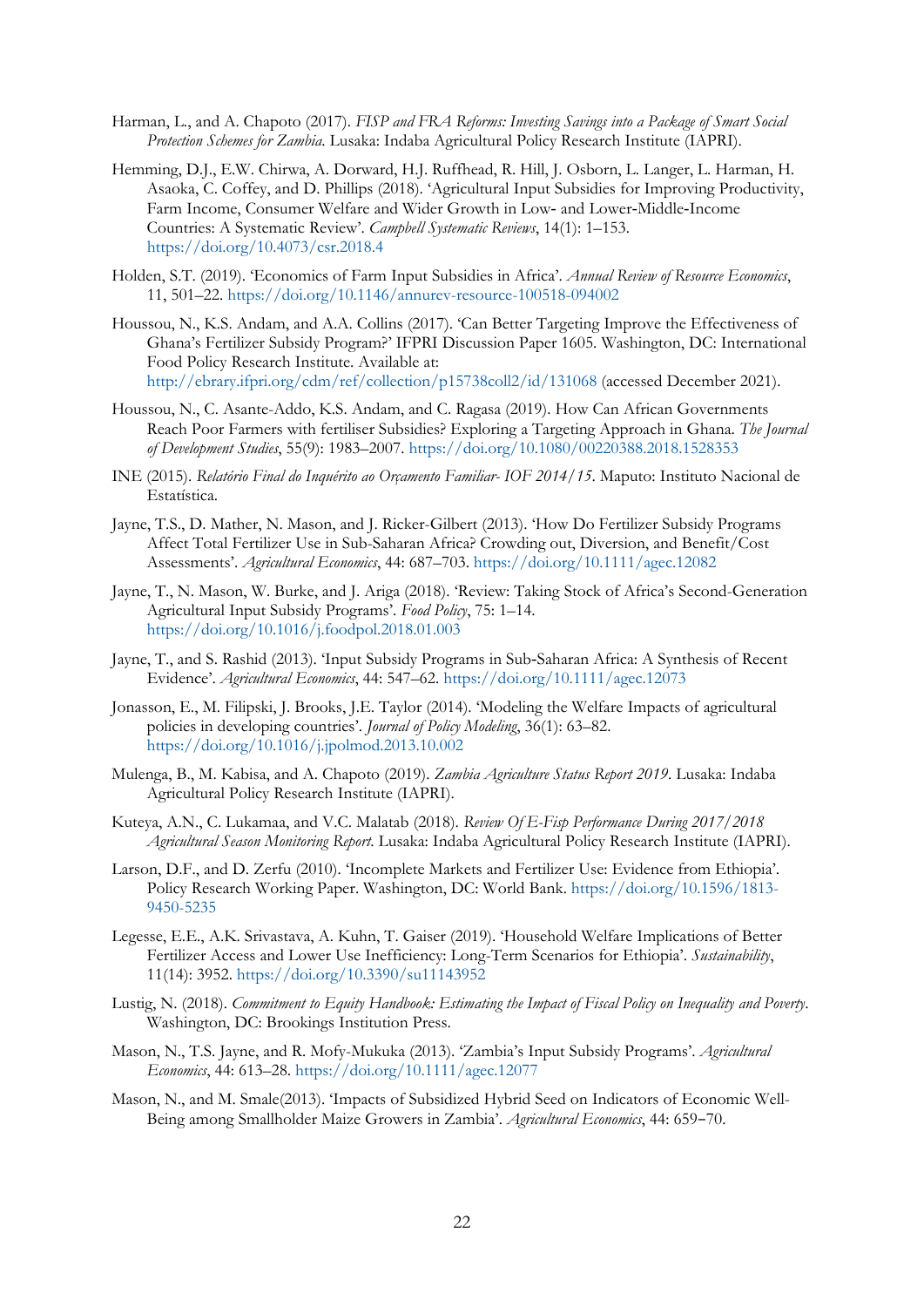- Mason, N., and S. Tembo (2015). 'Do Input Subsidies Reduce Poverty among Smallholder Farm Households? Panel Survey Evidence from Zambia'. IAPRI Working Paper 92. Lusaka: Indaba Agricultural Policy Research Institute.
- Mason, N., A. Kuteya, H. Ngoma, D. Tossou, and K.R. Baylis (2020). 'Did the E-Voucher Approach to Zambia's Farmer Input Support Programme (FISP) Outperform the Traditional FISP? Evidence from the Crop Forecast Survey'. Feed the Future Innovation Lab for Food Security Policy Research Brief 109. East Lansing: Michigan State University, Department of Agricultural, Food, and Resource Economics
- Mather, D., I. Minde, B. Waized, D. Ndyetabula, and A. Temu (2016). 'The Profitability of Inorganic Fertilizer Use in Smallholder Maize Production in Tanzania: Implications for Alternative Strategies to Improve Smallholder Maize Productivity'. Food Security Collaborative Working Paper 245891. East Lansing: Michigan State University, Department of Agricultural, Food, and Resource Economics. <https://doi.org/10.22004/ag.econ.245891>
- MCDSS (2019). *Food Security Pack Programme Implementation Guidelines*. Lusaka: Government of Zambia, Ministry of Community Development, Mother and Child Heath.
- Ministry of Agriculture (2017). *Agriculture Sector Development Programme II (ASDP II)*. Dodoma: The United Republic of Tanzania Ministry of Agriculture.
- Ministry of Agriculture (2020a). *Farmer Input Support Programme Manual: 2019/20 Agricultural Season*. Lusaka: Government of Zambia, Ministry of Agriculture.
- Ministry of Agriculture (2020b). *Farmer Input Support Programme Manual: 2019/20 Agricultural Season, Direct Input Supply Implementation Manual*. Lusaka: Government of Zambia, Ministry of Agriculture.
- MoFA (2019). *Ministry Of Food And Agriculture Operational Performance (2017-2018)*. [Planting for Food and Jobs programme]. Accra: Republic of Ghana, Ministry of Food and Agriculture.
- MoFA (2020). PLANTING FOR FOOD & JOBS (PFJ) Directorate of Crop Services, MoFA Meeting with RDAs on 2020 Implementation, 24 January, presentation. Republic of Ghana, Ministry of Food and Agriculture.
- MoFP-PED, NBS, and World Bank (2020). *Tanzania Mainland Household Budget Survey 2017/18*. Final Report. Dodoma: Ministry of Finance and Planning - Poverty Eradication Division (MoFP- PED) [Tanzania Mainland], National Bureau of Statistics (NBS); and Washington, DC: World Bank.
- Morris, M., V.A. Kelly, R. Kopicki, and D. Byerlee (2007). *Fertilizer Use in African Agriculture*. Washington, DC: World Bank.
- Mwaijande, F. (2019). 'Fertilizer Cost Build-up in Tanzania and Policy Options for Increasing Smallholder Farmers' Access'. *International Journal of Scientific Research and Management*, 7(06): 230–43. <https://doi.org/10.18535/ijsrm/v7i6.ah01>
- Nkonya, N.M. (2018). 'From Bulk Supplies To Bulk Procurements: A Paradigm Shift For Improving Small Scale Farmers Access To Quality Fertilizers For Industrial Tanzania'. Presentation, 4th Agricultural Policy Conference, 14–16 February 2018. Available at: [https://www.canr.msu.edu/fsp/news/Paper\\_3.6.\\_TFRA\\_Nganga\\_Nkonya.pdf](https://www.canr.msu.edu/fsp/news/Paper_3.6._TFRA_Nganga_Nkonya.pdf) (accessed 13 September 2020).
- NPA (2016). *Review Report on Uganda's Readiness for Implementation of the 2030 Agenda*. Kampala: National Planning Authority.
- Pace, N., S. Daidone, B. Davis, S. Handa, M. Knowles, and R. Pickmans (2018). 'One Plus One Can Be Greater than Two: Evaluating Synergies of Development Programmes in Malawi'. *The Journal of Development Studies*, 54(11): 2023–60.<https://doi.org/10.1080/00220388.2017.1380794>
- Ragasa, C., and A. Chapoto (2017). 'Moving in the right direction? The role of price subsidies in fertilizer Use and Maize Productivity in Ghana'. *Food Security*, 9(2): 329–53. [https://doi.org/10.1007/s12571-](https://doi.org/10.1007/s12571-017-0661-7) [017-0661-7](https://doi.org/10.1007/s12571-017-0661-7)